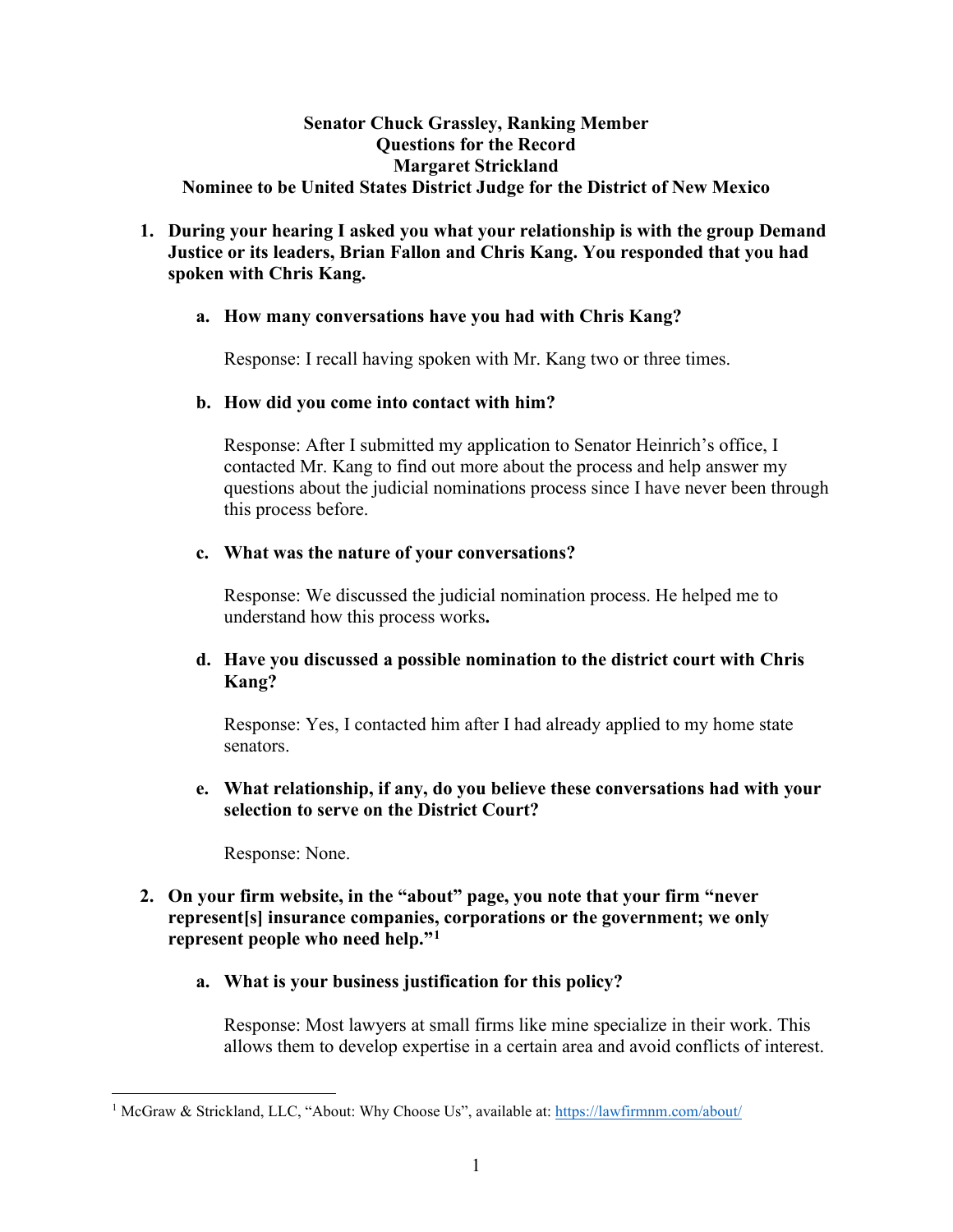### **b. How can you assure insurance companies, corporations, and the government that you will be fair to them in cases before you as a judge?**

Response: I fully understand the role of judge is to be neutral and fair to all sides and I am committed to fulfilling that role and obligation if confirmed. Many judges have never represented certain types of clients before assuming the bench and have been fair and neutral jurists. I have practiced in front of many judges who only represented corporations or government and found them to be fair judges.

# **3. Someone said of you in the** *Albuquerque Journal***, "Strickland is somebody who has actually represented real people and not corporations." In what ways should a lawyer's kind of client matter in evaluating her fitness for the bench?**

Response: I think it is important for our federal bench to include qualified judges from a variety of professional backgrounds, which reflects the diversity of the bar.

### **4. In the context of federal case law, what is super precedent? Which cases, if any, count as super precedent?**

Response: I am not familiar with that term. If confirmed as a district judge in the District of New Mexico, I would be bound by all precedents of the Supreme Court and Tenth Circuit.

# **5. Under the Supreme Court's First Amendment jurisprudence, can someone shout "fire" in a crowded theater?**

Response: In dicta the Supreme Court used the example of shouting "fire" in a crowded theater when there is no fire and causing a panic as speech that would not be protected by the First Amendment. *Schenck v. United States*, 249 U.S. 47, 52 (1919). The Supreme Court case of *Brandenburg v. Ohio*, 395 U.S. 444 (1969) is the current applicable standard, which allows the government to proscribe speech that "is directed to inciting or producing imminent lawless action and is likely to incite or produce such action." *Id.* at 447.

## **6. Do you agree that DOJ litigation positions, such as the failure to defend in court agency actions like the "Remain in Mexico" policy, have contributed to the perceived incentives that underlie this border crisis? If not, why not?**

Response: I am not familiar with DOJ litigation policies outside of decisions about criminal prosecutions.

### **7. Illegal border crossings are a serious problem in Las Cruces, New Mexico. Have you ever objected to the constitutionality of Operation Streamline?**

Response: I have never made a constitutional challenge to Operation Streamline.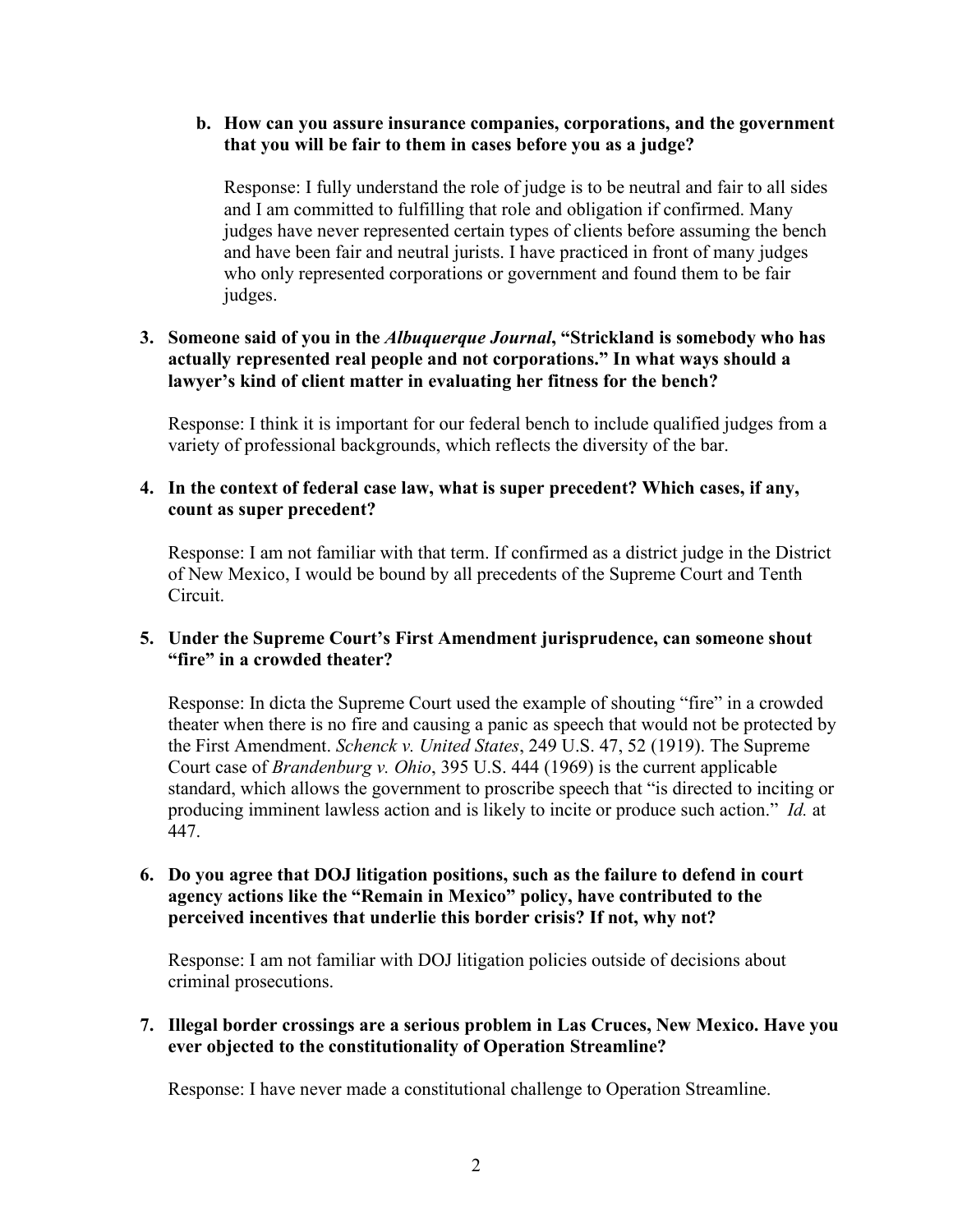**8. Illegal border crossings are a serious problem in Las Cruces, New Mexico. Have you ever objected to the wisdom of Operation Streamline as a matter of policy?**

Response: I have never objected to Operation Streamline as a matter of policy.

### **9. What do you understand the costs of illegal immigration to be on border communities?**

Response: If confirmed as a judge, I would apply the law to the facts in every case, including cases involving immigration.

**10. In a New Mexico Criminal Defense Lawyers Association (NMCDLA) newsletter discussing the year ahead in 2019, you stated that the organization "supported bills to change possession of a controlled substance from a felony to a misdemeanor."**

## **a. If confirmed to the bench, how can I be assured that you will not allow your prior advocacy efforts to influence the sentences you give to defendants charged with possession of heroin or fentanyl?**

Response: Prior positions that I took as an advocate or that were taken by an organization of which I was a member will not influence my work as a judge. I am very familiar with mandatory minimums and the sentencing factors created by Congress, and if I am confirmed I will follow those laws.

### **b. Do you believe that heroin and fentanyl, two highly addictive and devastating controlled substances, should be illegal?**

Response: I would like to clarify that I have never advocated for the legalization of heroin or fentanyl and neither has the New Mexico Criminal Defense Lawyers Association. The statement you initially quoted was in reference to marijuana. However, I would like to emphasize again that prior positions that I took as an advocate or that were taken by an organization of which I was a member will not influence my work as a judge. What activities are legal or illegal is a question for legislators not judges.

### **11. In another NMCDLA newsletter, you explained that the organization successfully lobbied against the passage of bills that included, what appear to me, to be commonsense reforms.**

**a. Why did you lobby against a bill that increased the penalties for child abuse?**

Response: While I cannot recall the specifics of any of these bills, the New Mexico Criminal Defense Lawyers Association generally opposed legislation that increased criminal penalties. I would like to emphasize again prior positions that I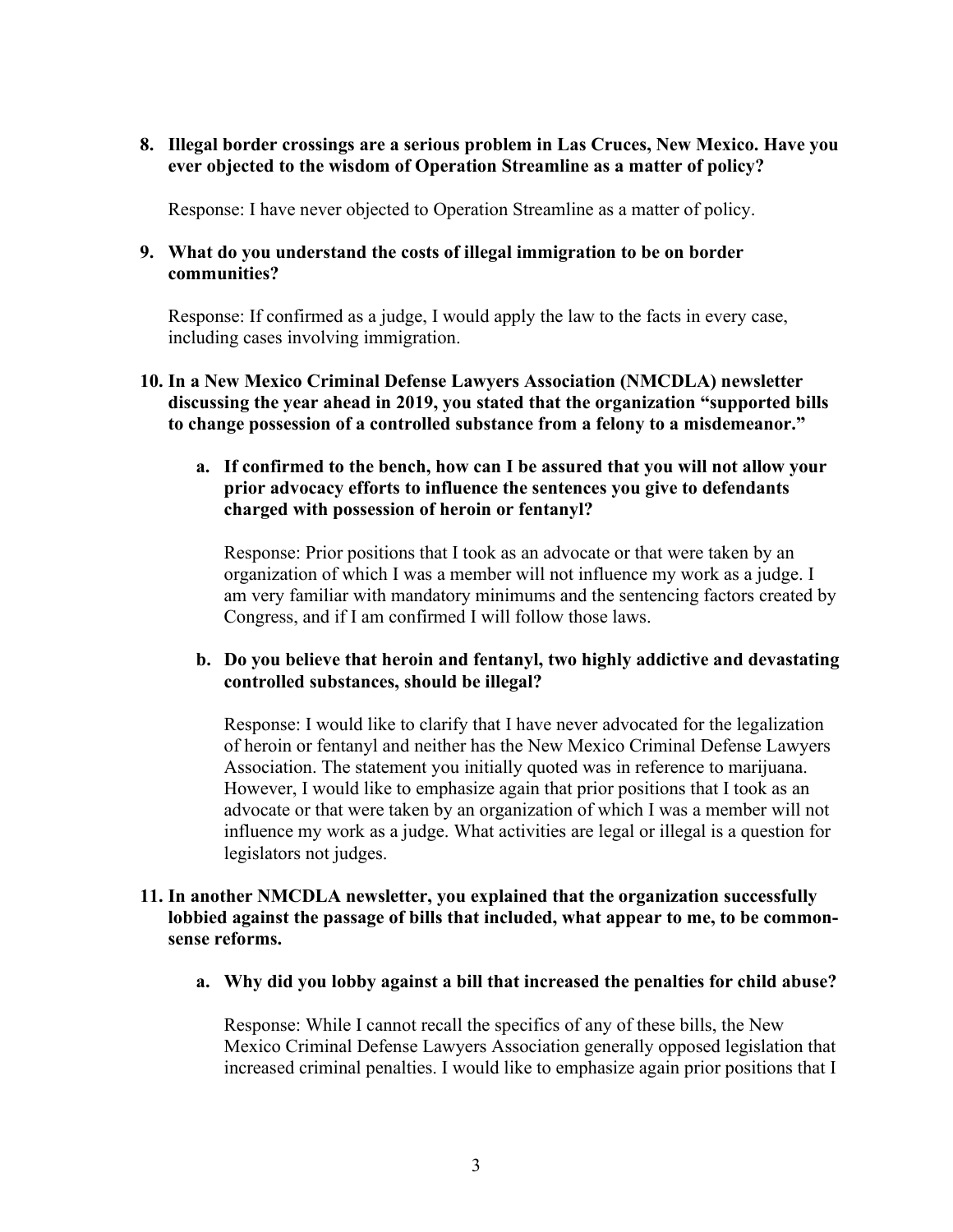took as an advocate or that were taken by an organization of which I was a member will not influence my work as a judge.

**b. Why did you lobby against a bill that increased the penalties for DWI?**

Response: Please see my answer to 12(a).

**c. Why did you lobby against a bill that increased the penalties for firearms involving elderly or disabled victims?**

Response: Please see my answer to 12(a).

### **12. In the same article noted above, you lobbied against a bill that increased penalties for sex crimes.**

**a. Why did you lobby against a bill that increased penalties for sex crimes?**

Response: While I cannot recall the specifics of this bill, the New Mexico Criminal Defense Lawyers Association generally opposed legislation that increased criminal penalties.

### **b. Mere** *allegations* **of sexual misconduct routinely scuttle employment prospects of judicial nominees and public officials. If a defendant is** *convicted* **of sex crime, why do you believe that the perpetrator should not incur a harsh, increased penalty for such a terrible crime?**

Response: What punishment is appropriate for any crime is a question for legislators. Prior positions of organizations to which I have belonged or worked for will not be considerations in my work if I am confirmed as a judge, and I commit to sentencing all criminal defendants in accordance with federal law and the sentencing factors set forth by Congress.

**13. In the same article, you lobbied against a bill that would "mak[e] absconding from probation or parole a felony." It would appear to me that requiring faithful and consistent communication with the defendant's parole or probation officer would be a hallmark trait of community policing, which you appear to support. Why did you lobby against a bill that would improve accountability for defendants on community release?**

Response: While I cannot recall the specifics of this bill, the New Mexico Criminal Defense Lawyers Association generally opposed legislation that created new crimes.

#### **14. Is it legal for police to stop and frisk someone based on a reasonable suspicion of involvement in criminal activity?**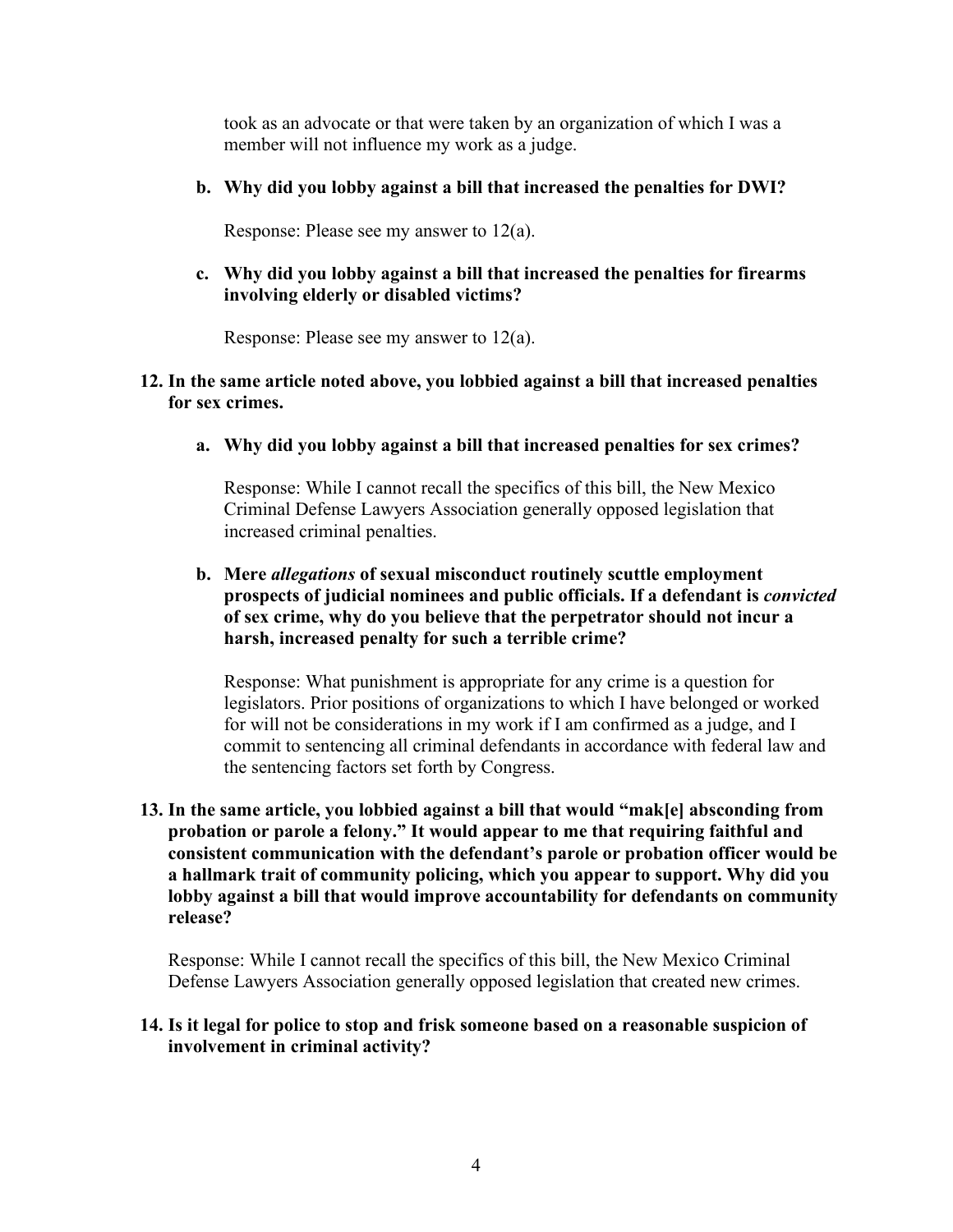Response: The Supreme Court ruled in *Terry v. Ohio* that police officers may stop and frisk a person when the officers have reasonable suspicion that the person is armed and involved in a crime.

## **15. During the course of your legal practice have you ever taken a representation or lobbying position in favor of violent-crime victims?**

Response: Yes, I have represented victims of violent crimes.

## **16. In response to a questionnaire from the New Mexico Civil Rights Commission, you stated that "[q]ualified immunity was created by activist judges with no basis in the original law." How is this consistent with your statement to Senator Kennedy that you are not opposed to qualified immunity?**

Response: At the time I made the statement quoted above, New Mexico was considering civil rights legislation including a provision that would disallow the qualified immunity defense in the state. At the time I was a member of the New Mexico Trial Lawyers Association and the New Mexico Criminal Defense Lawyers Association, both of which were actively working for the bill's passage and opposed to an inclusion of the qualified immunity defense.

As a pending federal judicial nominee, at my hearing I sought to make clear that as an advocate I have always represented my clients within the bounds of federal law regarding qualified immunity, and if confirmed I would apply the federal qualified immunity defense as interpreted by the Supreme Court and Tenth Circuit.

# **17. Do you agree with the Supreme Court's statement in** *Bostock v. Clayton County***, 590 U.S. \_\_\_ (2020), that the Free Exercise Clause lies at the heart of a pluralistic society? If so, does that mean that the Free Exercise Clause legally requires that religious organizations and individuals should be free to act consistently with their beliefs in the public square?**

Response: I am familiar with the *Bostock* case, and the majority opinion stated in part "[w]e are also deeply concerned with preserving the promise of the free exercise of religion enshrined in our Constitution; that guarantee lies at the heart of our pluralistic society." *Id.* at 1754. If confirmed I would follow *Bostock* and all other precedent.

### **18. During your time as a state public defender, did the Government ever employ strategic communications firms in supporting their prosecutions? How would you have reacted if they did?**

Response: I am not aware of prosecutors ever using strategic communications firms in supporting their prosecutions. If that occurred and I believed it was somehow improper, I would have researched the law in this area and made any appropriate motions on behalf of my client.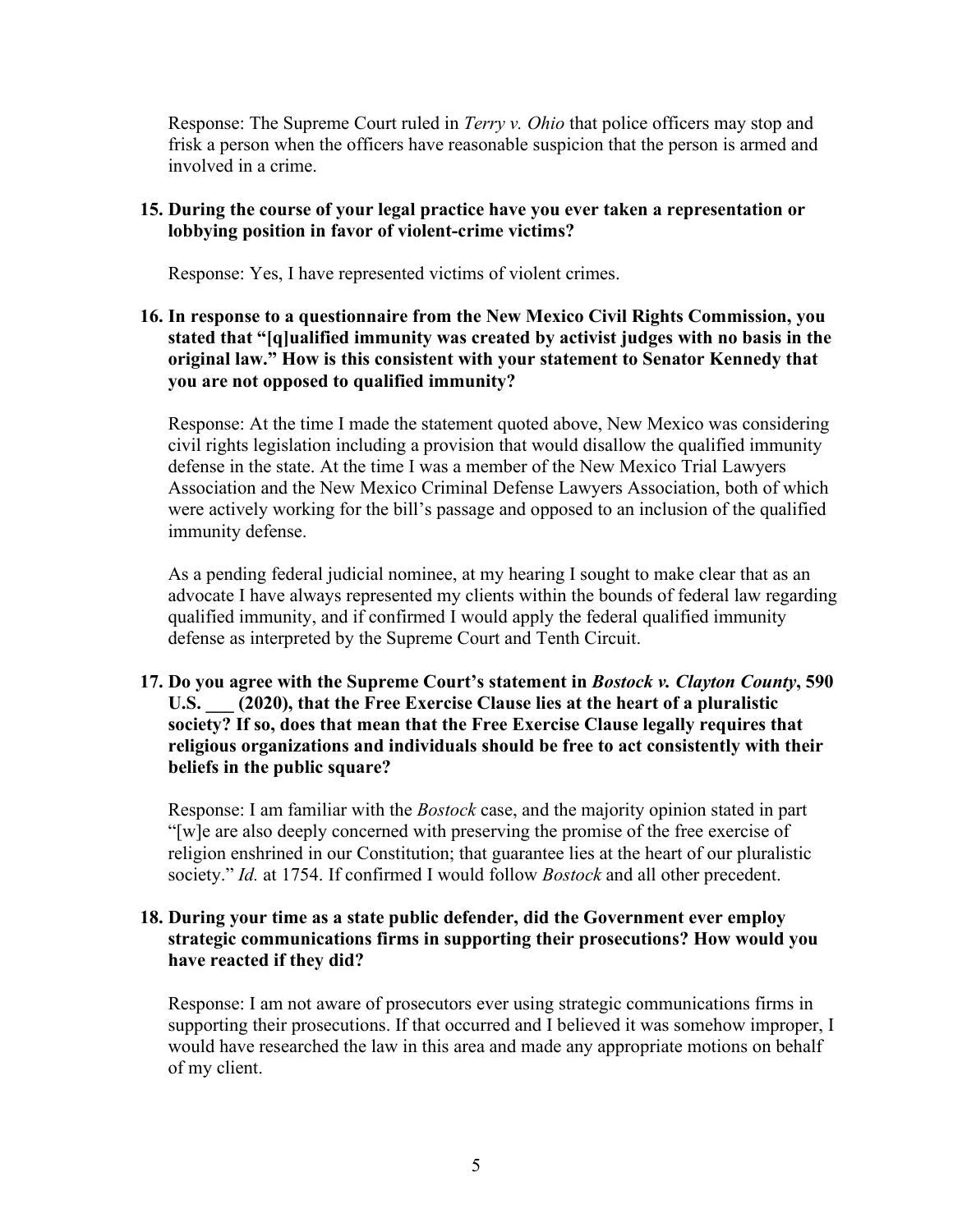**19. You have argued against increased penalties for a broad range of crimes including child abuse and sex crimes, advocated against the death penalty, and advocated for the broad release of convicted defendants from jail due to the COVID-19 pandemic. Given your advocacy, what crimes do you believe warrant jail time for a convicted defendant? Or, do you believe that no crime warrants a term of incarceration?**

Response: I have served on the board of the New Mexico Criminal Defense Lawyers Association. That group broadly opposed changes in New Mexico law that increased criminal penalties. I would like to emphasize again, prior positions that I took as an advocate or that were taken by an organization of which I was a member will not influence my work as a judge.

Congress has clearly specified that mandatory minimums are required pursuant to certain statutes. Congress has also specified the sentencing factors in 18 U.S.C. § 3553(a) that federal judges are to consider in sentencing any defendants who are found guilty of federal crimes, and those would be my only considerations should I be confirmed.

### **20. Please tell me how many of the below types of defendants you represented as clients:**

Response: As a state public defender, I represented many hundreds of clients. My large caseload makes it difficult for me to recall all of the representations.

#### **a. Firearms traffickers;**

Response: I estimate I have represented less than ten.

### **b. Felons in possession of a firearm;**

Response: I estimate I have represented around one hundred.

#### **c. Sex offenders in conjunction with sex crimes.**

Response: I estimate I have represented around fifty.

### **21. During your years as a criminal-defense lawyer have you ever raised a Second Amendment defense on behalf ofres your clients?**

Response: I do not recall raising a Second Amendment defense to a criminal charge.

### **22. Do you agree with the following statement: Not everyone deserves a lawyer, there is no civil requirement for legal defense?**

Response: In *Gideon v. Wainwright* the Supreme Court held that the Constitution requires individuals accused of crimes to be provided with counsel. The Supreme Court has not held that a similar requirement exists for civil cases.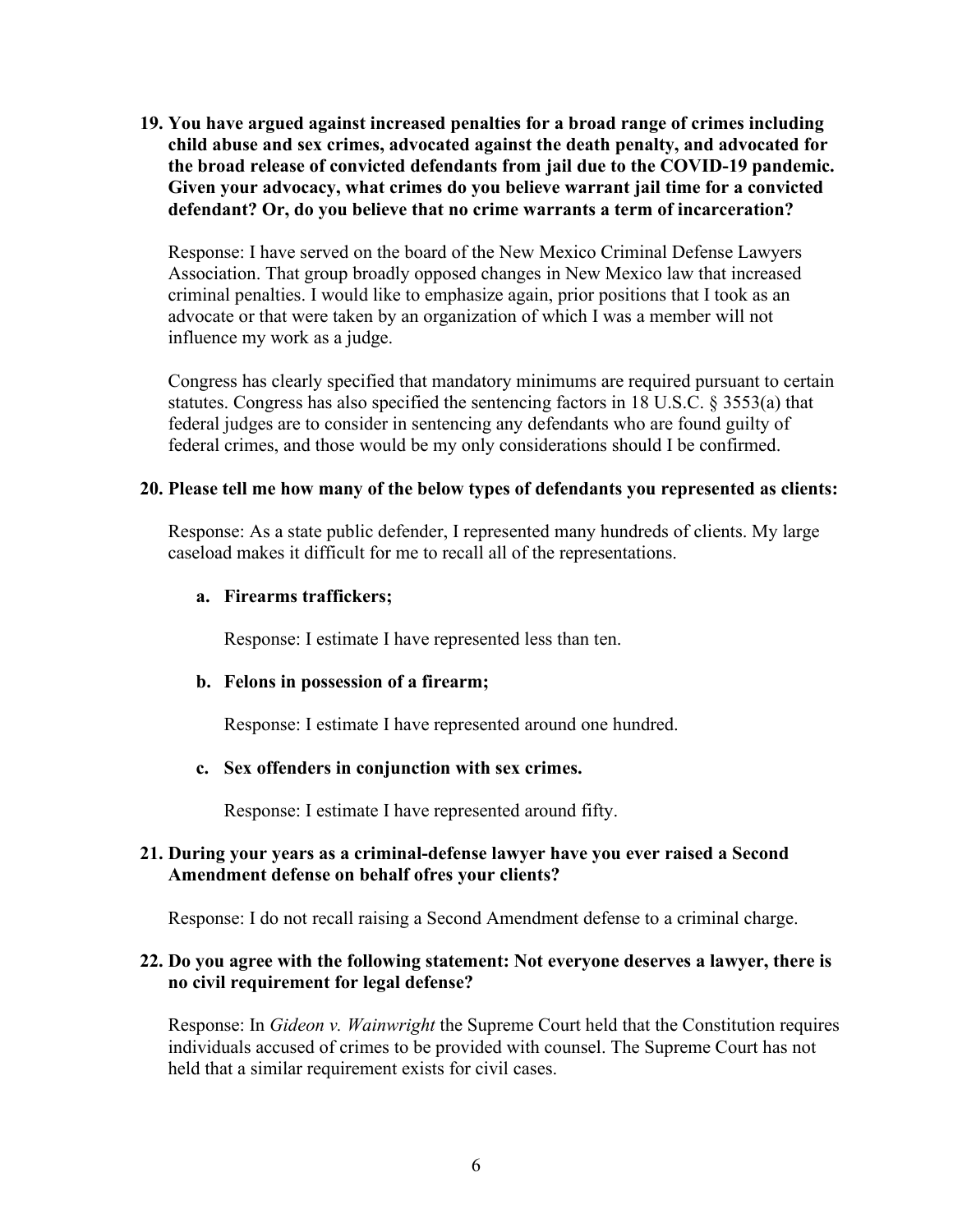### **23. Do you think law firms should allow their paying clients to influence which pro bono clients they take?**

Response: I am not familiar with this issue or the ramifications of either allowing or disallowing paying clients to influence which pro bono clients a law firm takes.

### **24. As noted above, you don't represent governments at your firm. Should law firms undertake the pro bono prosecution of crimes?**

Response: I am not very familiar with this as an issue or its potential ramifications. I have never had a private law firm prosecute a case in which I was involved.

### **25. Is it possible for private parties—like law firms, retired prosecutors, or retired judges—to prosecute federal criminals in the absence of charges being actively pursued by federal authorities?**

Response: No.

## **26. The Federalist Society is an organization of conservatives and libertarians dedicated to the rule of law and legal reform. Would you hire a member of the Federalist Society to serve in your chambers as a law clerk?**

Response: Yes.

# **27. Should a judge stay discovery during the pendency of dispositive motions? Why or why not?**

Response: This issue would require an evaluation of case-specific considerations. There are cases, for example cases involving qualified immunity claims, in which discovery is normally stayed until dispositive motions are resolved.

# **28. In what ways, if any, has the judicial vacancy crisis in New Mexico over the past few years affected your clients?**

Response: It has taken longer to get both my criminal and civil cases resolved.

### **29. Is climate change real?**

Response: If confirmed, and if a case came before me that required me to evaluate claims regarding the existence of climate change, I would carefully review the facts of the case and faithfully apply Supreme Court and Tenth Circuit precedents.

### **30. Do sugary drinks contribute to obesity?**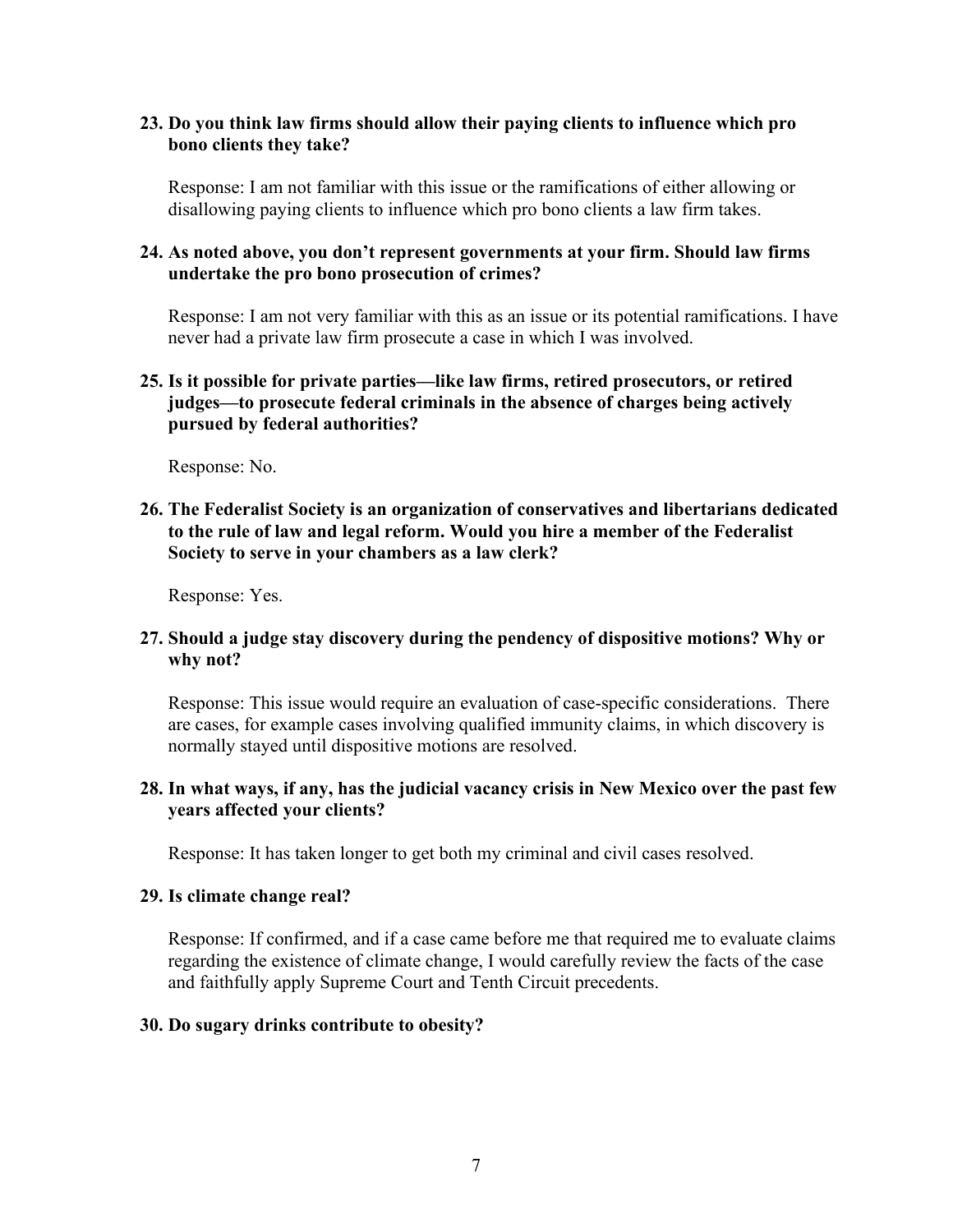Response: If confirmed, and if a case came before me that required me to evaluate claims regarding sugary drinks' contribution to obesity, I would carefully review the facts of the case and faithfully apply Supreme Court and Tenth Circuit precedents.

### **31. Can someone change his or her biological sex?**

Response: If confirmed, and if a case came before me that required me to evaluate claims regarding individuals' biological sex, I would carefully review the facts of the case and faithfully apply Supreme Court and Tenth Circuit precedents.

## **32. Please explain, with detail, the process by which you became a district court nominee.**

Response: I sent an initial application to the office of Senator Heinrich. After that initial application I was interviewed twice by Senator Heinrich and Senator Lujan's offices. I was then asked to send in a second application. I was then interviewed by people at the White House Counsel's Office. After that interview I was in contact with officials from the Office of Legal Policy and the Department of Justice. Then on April 19, 2021, my nomination was submitted to the Senate.

**33. Have you had any conversations with individuals associated with the American Constitution Society, including but not limited to Russ Feingold, in connection with this or any other potential judicial nomination? If so, please explain the nature of those conversations.**

Response: No.

**34. Have you had any conversations with individuals associated with the Lawyers Committee for Civil and Human Rights, including but not limited to Vanita Gupta, in connection with this or any other potential judicial nomination. If so, please explain the nature of those conversations.** 

Response: No.

**35. Have you had any conversations with individuals associated with the Open Society Foundations in connection with this or any other potential judicial nomination? If so, please explain the nature of those conversations.**

Response: No.

### **36. Please explain with particularity the process by which you answered these questions.**

Response: I received these questions from the Office of Legal Policy on June 2, 2021. I prepared draft answers by reviewing the questions and conducting research. After I returned my draft answers, I received feedback from the Office of Legal Policy. I then finalized and submitted my answers on June 7, 2021.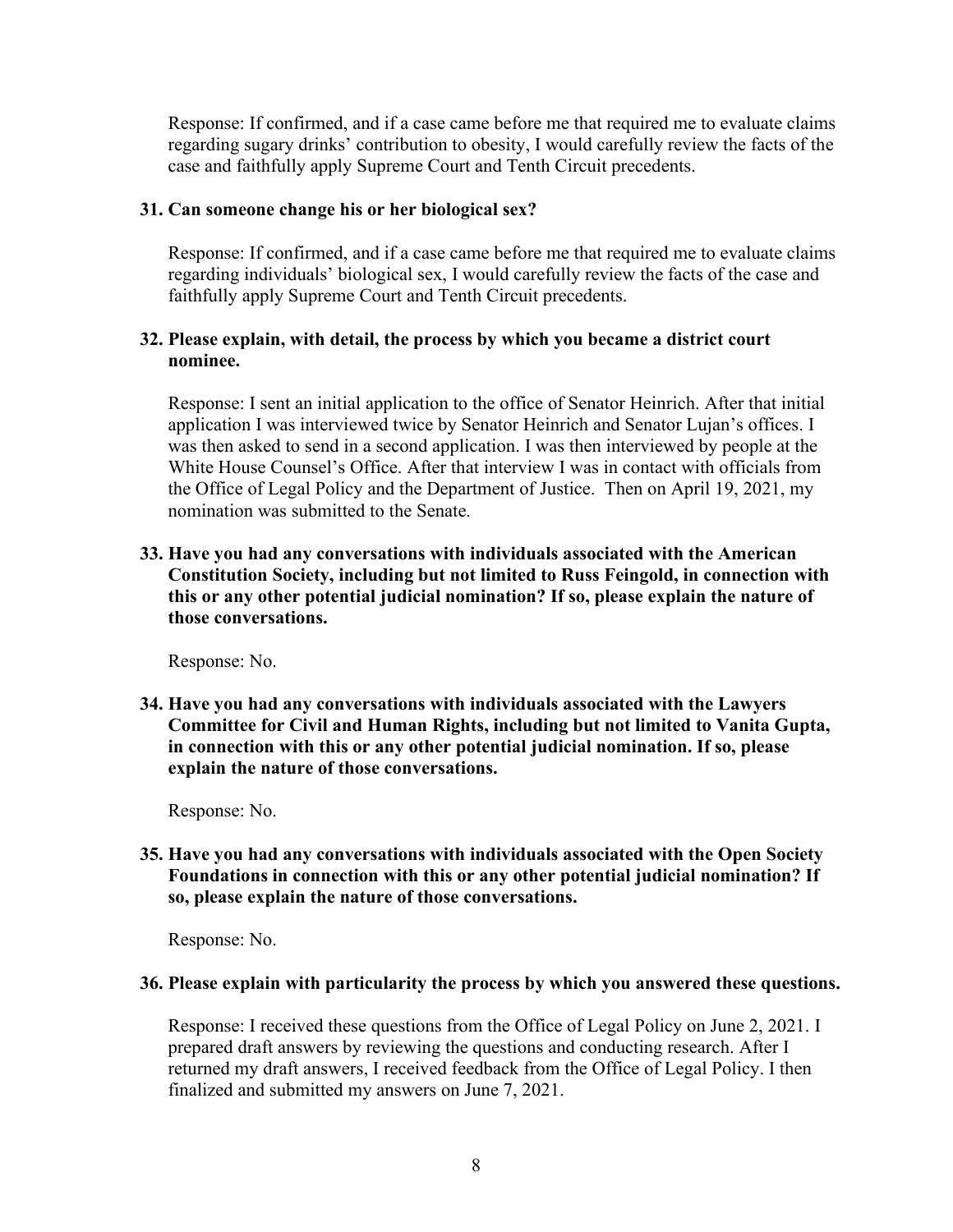# **37. Do these answers reflect your true and personal views?**

Response: Yes.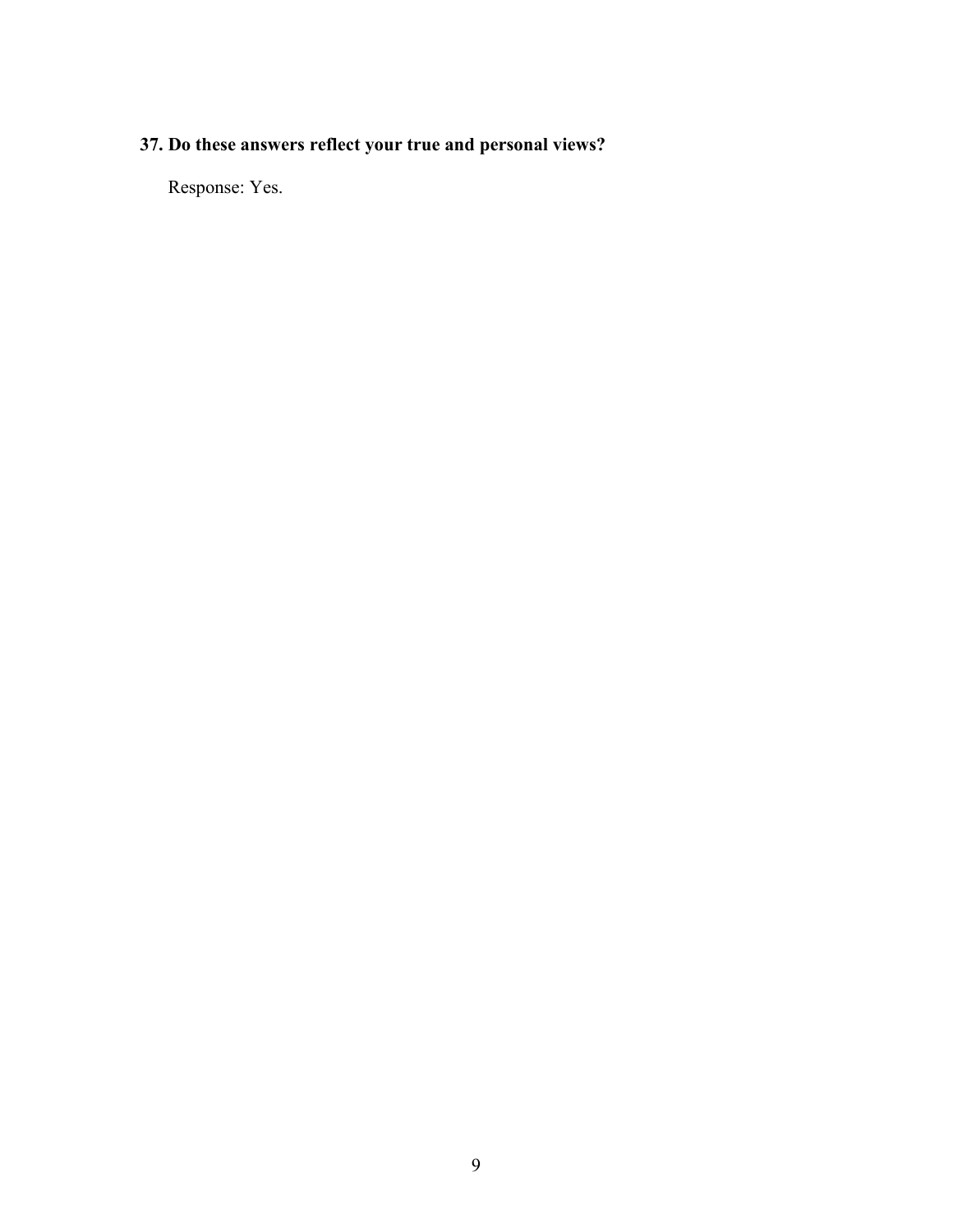# **Nomination of Margaret Irene Strickland to be United States District Judge for the District of New Mexico Questions for the Record Submitted June 2, 2021**

# **QUESTIONS FROM SENATOR COTTON**

# 1. **Since becoming a legal adult, have you ever been arrested for or accused of committing a hate crime against any person?**

Response: No.

2. **Since becoming a legal adult, have you ever been arrested for or accused of committing a violent crime against any person?** 

Response: No.

# 3. **Please describe with particularity the process by which you answered these questions and the written questions of the other members of the Committee.**

Response: I received these questions from the Office of Legal Policy on June 2, 2021. I prepared draft answers by reviewing the questions and conducting research. After I returned my draft answers, I received feedback from the Office of Legal Policy. I then finalized and submitted my answers on June 7, 2021.

4. **Did any individual outside of the United States federal government write or draft your answers to these questions or the written questions of the other members of the Committee? If so, please list each such individual who wrote or drafted your answers. If government officials assisted with writing or drafting your answers, please also identify the department or agency with which those officials are employed.**

Response: No.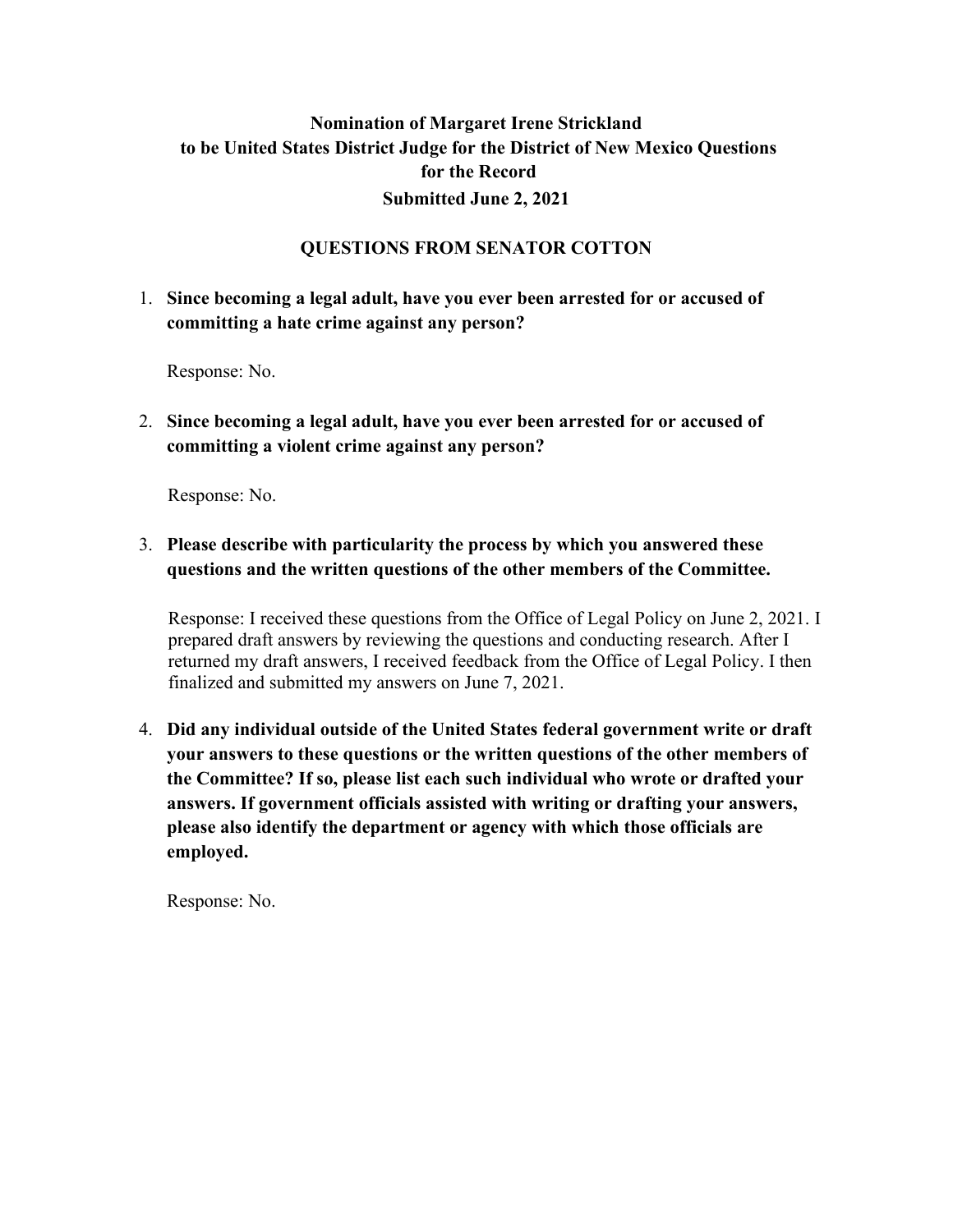# **SENATOR TED CRUZ U.S. Senate Committee on the Judiciary**

# **Questions for the Record for Ms. Margaret Irene Strickland to be United States District Judge for the District of New Mexico**

1. **Describe how you would characterize your judicial philosophy, and identify which U.S. Supreme Court Justice's philosophy from Warren, Burger, Rehnquist, or Robert's Courts is most analogous with yours.** 

Response: Because I have never been a judge, I have not had an opportunity to develop a judicial philosophy. If confirmed I would work to model the excellent trial court judges before whom I have appeared who demonstrated excellent temperament and fairness to all parties.

# 2. **Do you believe the meaning of the Constitution changes over time absent changes through the Article V amendment process?**

Response: Our Constitution is an enduring document. If confirmed as a judge, if I were called upon to rule on the meaning of a constitutional provision, I would follow Supreme Court and Tenth Circuit precedent.

3. **President Biden has created a commission to advise him on reforming the Supreme Court. Do you believe that Congress should increase, or decrease, the number of justices on the U.S. Supreme Court? Please explain.** 

Response: As a judicial nominee it would not be proper for me to comment on the Supreme Court or its makeup.

# 4. **Do you personally own any firearms? If so, please list them.**

Response: Yes. My husband and I own a shotgun.

# 5. **Have you ever personally owned any firearms?**

Response: Yes, please see my answer to question four.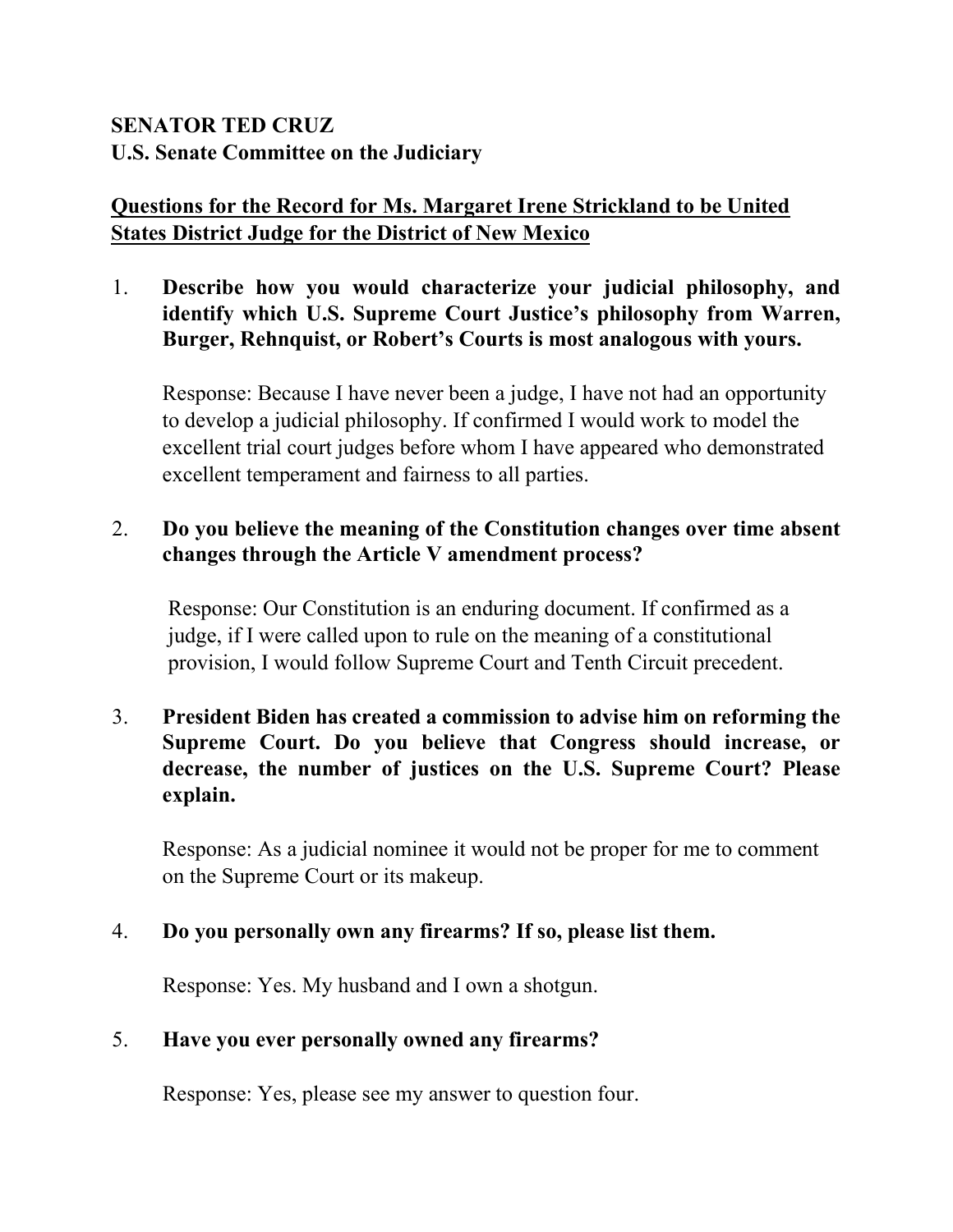# 6. **Have you ever used a firearm? If so, when and under what circumstances?**

Response: Yes. When I was young, I fired a rifle with my father on several occasions. As an adult I have fired firearms at a range.

# 7. **Is the ability to own a firearm a personal civil right?**

Response: The Supreme Court in *District of Columbia v. Heller* ruled that the Second Amendment protects an individual right to bear arms.

# 8. **Is the criminal justice system systemically racist?**

Response: I would not use that term to describe our criminal justice system.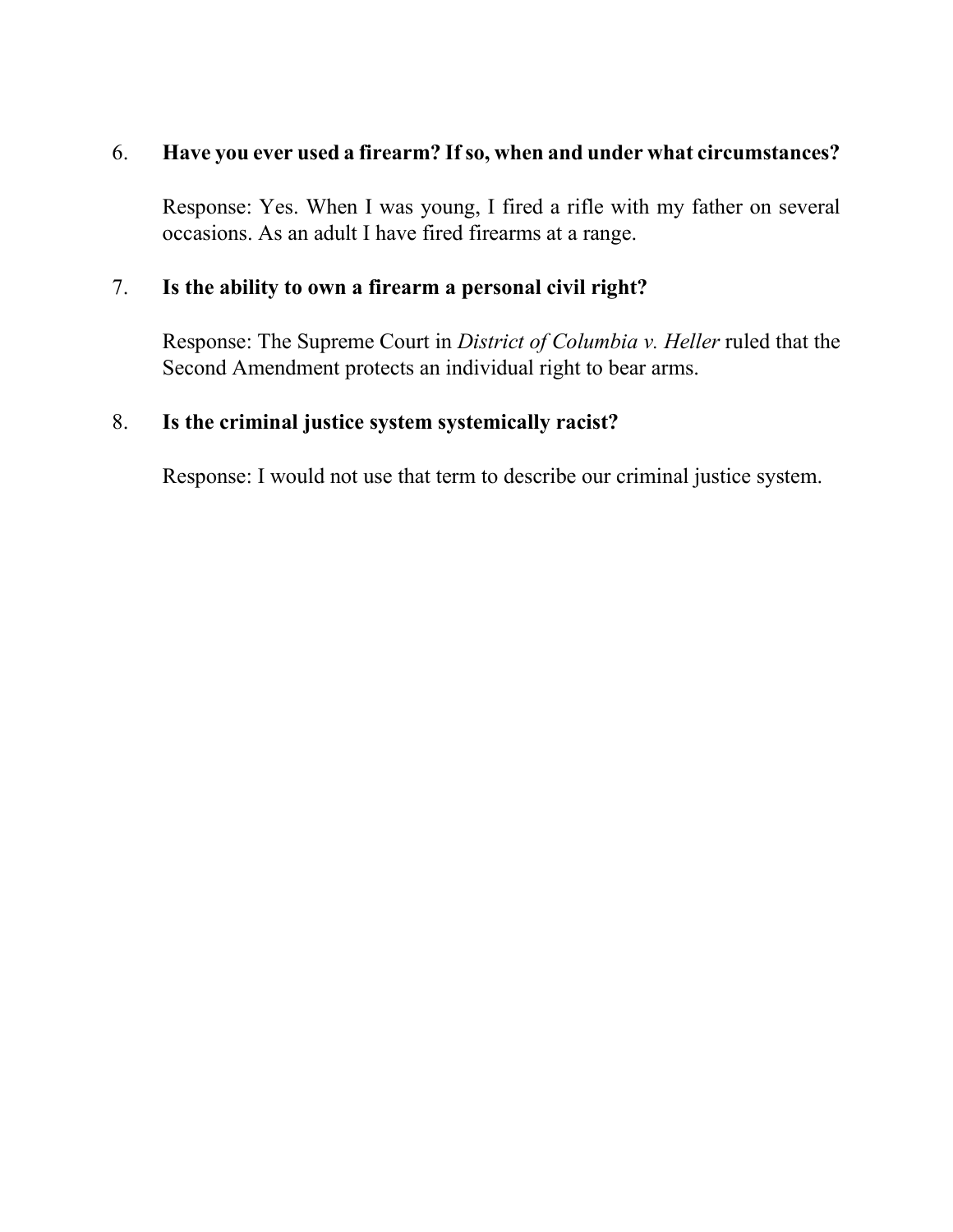# **Senator Josh Hawley Questions for the Record**

# **Margaret Strickland Nominee, U.S. District Court for the District of New Mexico**

# **1. What role should the original public meaning of the Constitution's text play in courts' interpretation of its provisions?**

Response: In some cases our Supreme Court has looked to the original public meaning of the Constitution's text for interpretation, like in *Heller*. If I were confirmed and a case presenting a constitutional question came before me, I would review Tenth Circuit and Supreme Court cases to determine whether their precedents relied on the original public meaning or not. I would follow binding Supreme Court and Tenth Circuit precedent regardless of whether those courts had decided the case based on the Constitution's original public meaning.

# **2. As a judge, how would you approach a case involving an issue of first impression?**

Response: If I am confirmed as judge, when confronted with an issue of first impression on a statute, I would first look at the statutory text and use any canons of interpretation needed to interpret the text. I may also look to precedent from other courts that might be informative.

# **3. Can you discuss how you view the role of precedent in judicial decision making, and how you as a judge would approach cases involving precedents from the Supreme Court?**

Response: Precedent is a cornerstone of our judicial system. Judges must follow Supreme Court precedents. If confirmed I would follow all Supreme Court precedent.

# **4. In your view, what is the difference in how you approach a case as a policy maker or an advocate as opposed to how you would as a judge deciding a case?**

Response: Advocates are essentially given their positions by the clients whom they represent. As an advocate I have sought to make the best arguments I can for my clients based on the facts of their cases and the applicable law. It has been my responsibility to specifically advocate for the best results for my clients. Judges, on the other hand, deliberately approach cases from a neutral position and only allow the law and facts to determine their decisions.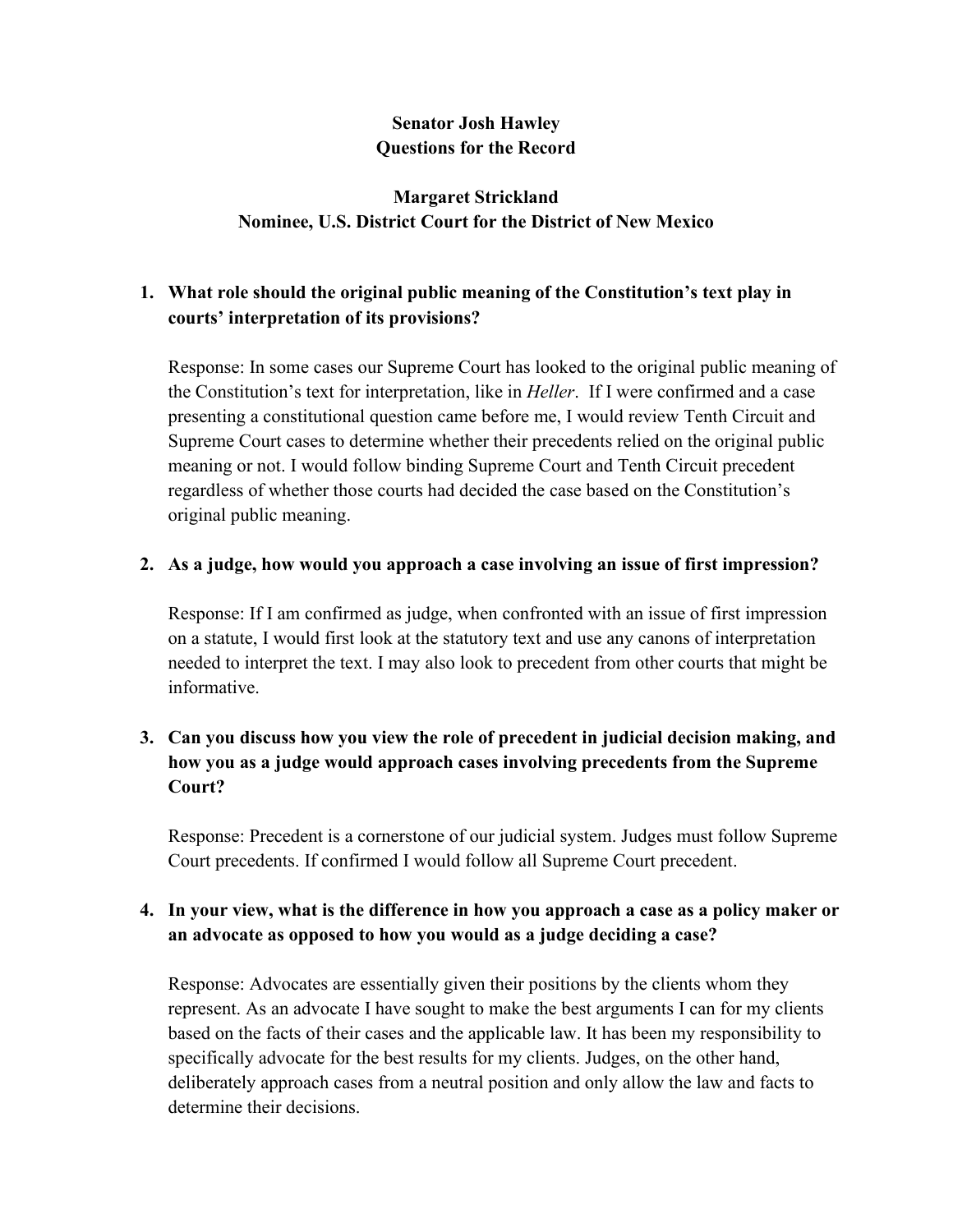# **5. Are there circumstances when you believe judges should consider the policy results of their decisions when deciding a case? When might those circumstances arise?**

Response: Judges do not set policy and should not consider policy results when deciding a case.

# **6. What is your understanding of the Supreme Court's precedents on substantive due process?**

Response: The Supreme Court has held that a substantive due process protects those fundamental rights and liberties which are, objectively "deeply rooted in this Nation's history and tradition" and "implicit in the concept of ordered liberty," such that "neither liberty nor justice would exist if they were sacrificed." *Washington v. Glucksberg*, 521 U.S. 702, 720-721 (1997).

In my practice, for example, the Supreme Court found the Bail Reform Act was constitutional because protected liberty concerns were given appropriate procedural protections. *United States v. Salerno*, 481 U.S. 739 (1987).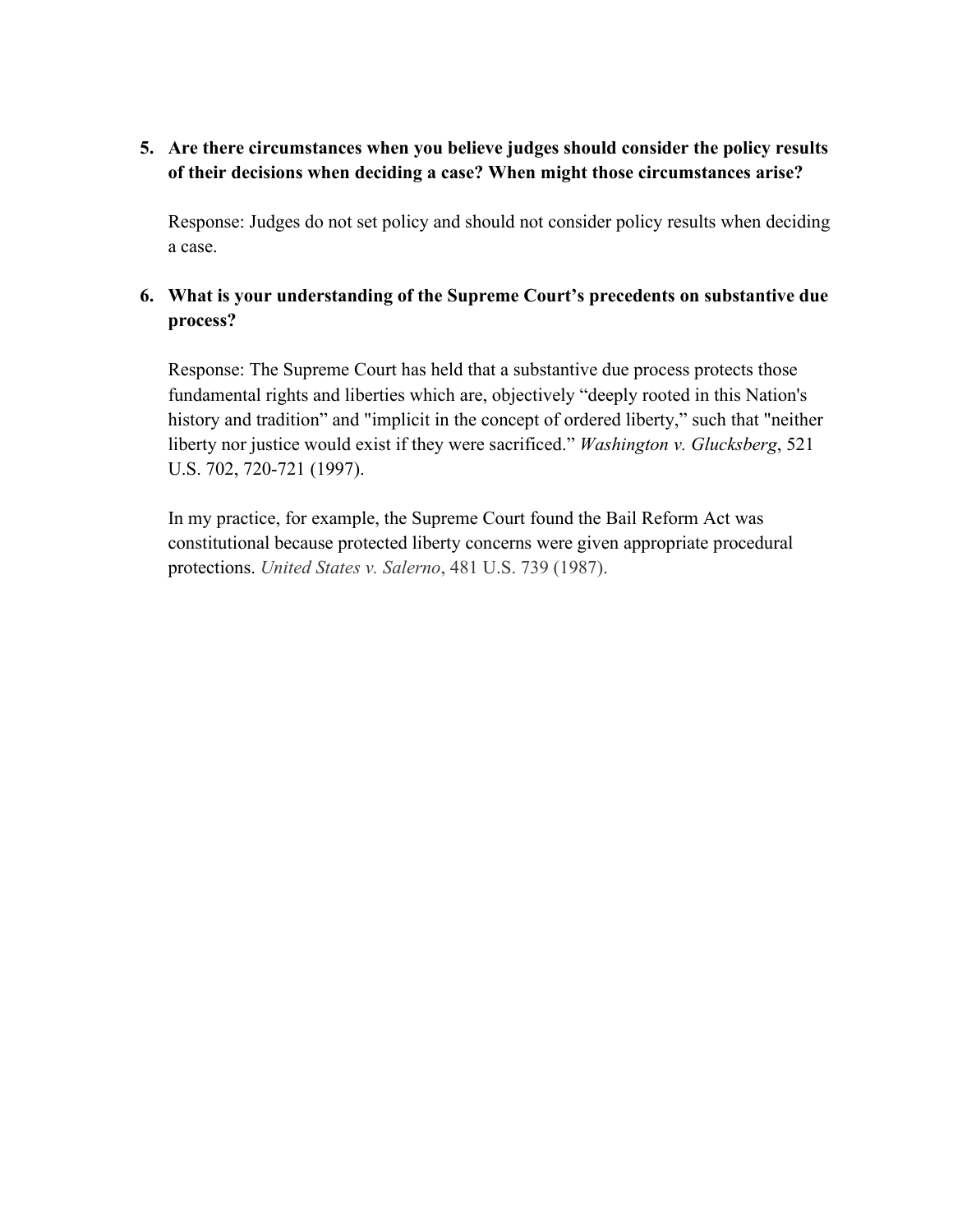### **Senator Mike Lee Questions for the Record Margaret Irene Strickland, District of N.M.**

### **1. How would you describe your judicial philosophy?**

Response: Because I have never been a judge, I have not had an opportunity to develop a judicial philosophy. If confirmed I would work to model the excellent trial court judges before whom I have appeared who demonstrated excellent temperament and fairness to all parties.

### **2. What sources would you consult when deciding a case that turned on the interpretation of a federal statute?**

Response: I would first look to the text of the statute. If the text is clear, no further interpretation is needed. If the text is ambiguous, I would use tools of statutory construction and consult Supreme Court and Tenth Circuit precedent.

### **3. What sources would you consult when deciding a case that turned on the interpretation of a constitutional provision?**

Response: I would consult the Supreme Court and Tenth Circuit. It would be highly unusual to have to decide an issue of first impression regarding the Constitution, but in such a case I would first look at the text and then interpret the text using interpretive methods that the Supreme Court has used.

### **4. What role do the text and original meaning of a constitutional provision play when interpreting the Constitution?**

Response: In some cases, our Supreme Court has looked to the original public meaning of the Constitution's text for interpretation, like in *Heller*. If I were confirmed I would review Tenth Circuit and Supreme Court cases to determine whether the precedent relied on original public meaning or not.

### **5. What are the constitutional requirements for standing?**

Response: In *Lujan v. Defenders of Wildlife*, 504 U.S. 555, 560-61 (1992) our Supreme Court found three elements must be met for constitutional standing, First the plaintiff must have suffered an injury in fact--that is, an invasion of a legally protected interest which is (a) concrete and particularized, meaning that the injury must affect the plaintiff in a personal and individual way, and (b) actual or imminent, not conjectural or hypothetical, second there must be a causal connection between the injury and the conduct complained of--that is, the injury has to be fairly traceable to the challenged action of the defendant and not the result of the independent action of some third party not before the court, and third it must be likely, as opposed to merely speculative, that the injury will be redressed by a favorable decision.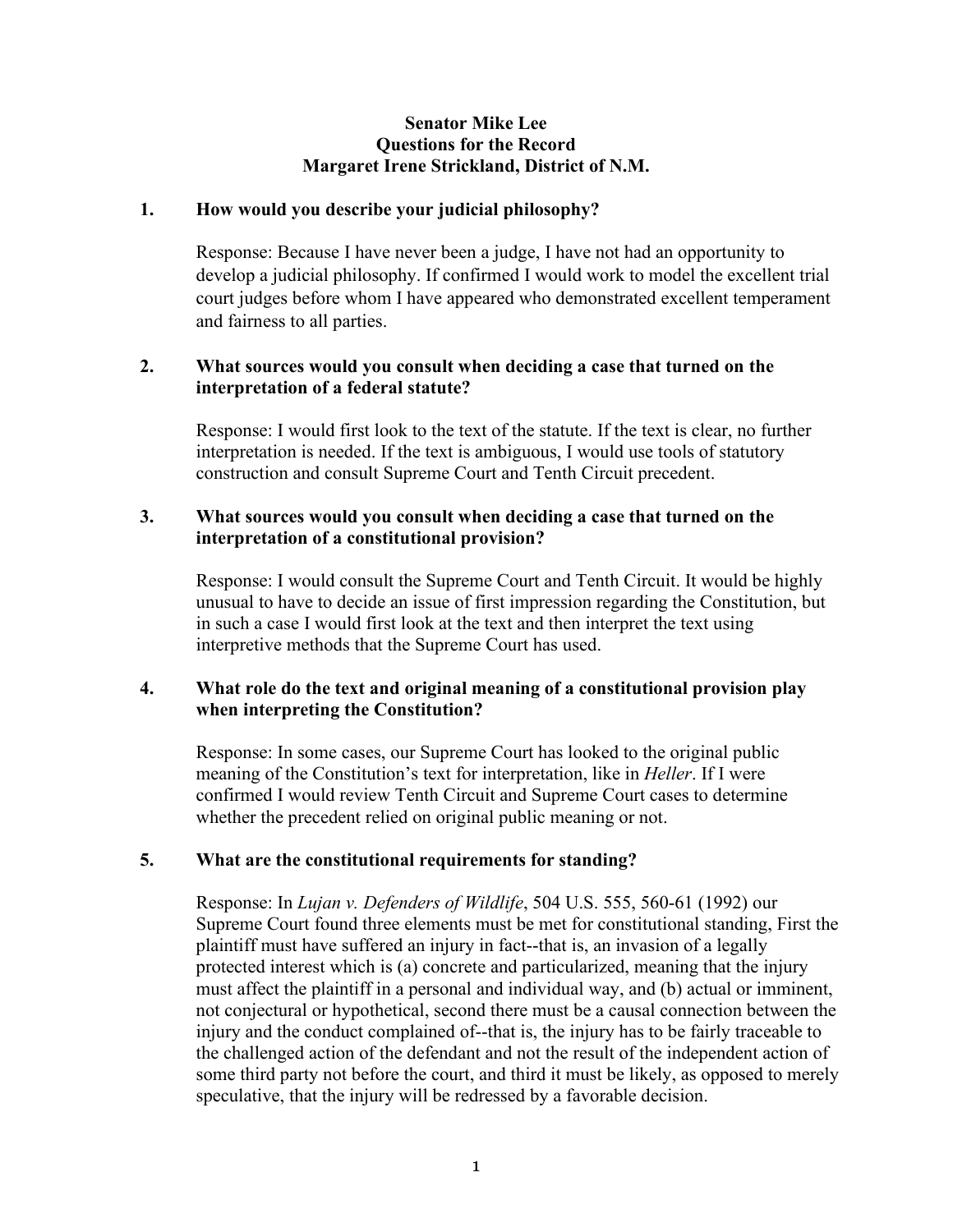# **6. Do you believe there is a difference between "prudential" jurisdiction and Article III jurisdiction in the federal courts? If so, which jurisdictional requirements are prudential, and which are mandatory?**

Response: The Supreme Court has used the term prudential standing in the past, however that term's accuracy was questioned by the Supreme Court in 2014. *Lexmark International, Inc. v. Static Control Components, Inc.*, 572 U.S. 118 (2014). I would be bound by *Lexmark* and Tenth Circuit precedent following *Lexmark*. *See e.g. Kerr v. Polis*, 930 F.3d 1190, 1194 n.3 (10th Cir. 2019) ("*Lexmark* made clear that the first two principles previously labelled as prudential standing are not independent jurisdictional hurdles. *See id.* at 128 n.4 (clarifying that the zone-ofinterests test does 'not implicate subject matter jurisdiction' but is a question of whether plaintiff has a valid cause of action), 127 n.3 (generalized grievances are 'barred for constitutional reasons, not 'prudential' ones'). If the last principle—the limitation on third-party standing—retains any potency at this stage of litigation, that inquiry is inextricably intertwined with the merits of the present case. *See infra*.").

### **7. How would you define the doctrine of administrative exhaustion?**

Response: A plaintiff must fully pursue all of the agency's available remedies before bringing a suit in court.

# **8. Do you believe Congress has implied powers beyond those enumerated in the Constitution? If so, what are those implied powers?**

Response: The Constitution grants Congress the powers that are necessary to implement the powers given to Congress in the "Necessary and Proper Clause" or "Elastic Clause" at the end of Article I, Section 8. The existence of this power has been affirmed by the Supreme Court in *McCulloch v. Maryland*, 17 U.S. 316 (1819). The power to establish a bank, enact the military draft, tax, borrow money, and establish a post office, for example, have been found to be within Congress' implied powers.

# **9. Where Congress enacts a law without reference to a specific Constitutional enumerated power, how would you evaluate the constitutionality of that law?**

Response: I would follow Supreme Court and Tenth Circuit precedent to determine the constitutionality of that law. The methods of evaluation the Supreme Court has used are laid out in cases such as *United States* v. *Lopez,* 514 U.S. 549 (1995) and *United States v. Morrison*, 529 U.S. 598 (2000) (regarding congressional powers under the Commerce Clause).

# **10. Does the Constitution protect rights that are not expressly enumerated in the Constitution? Which rights?**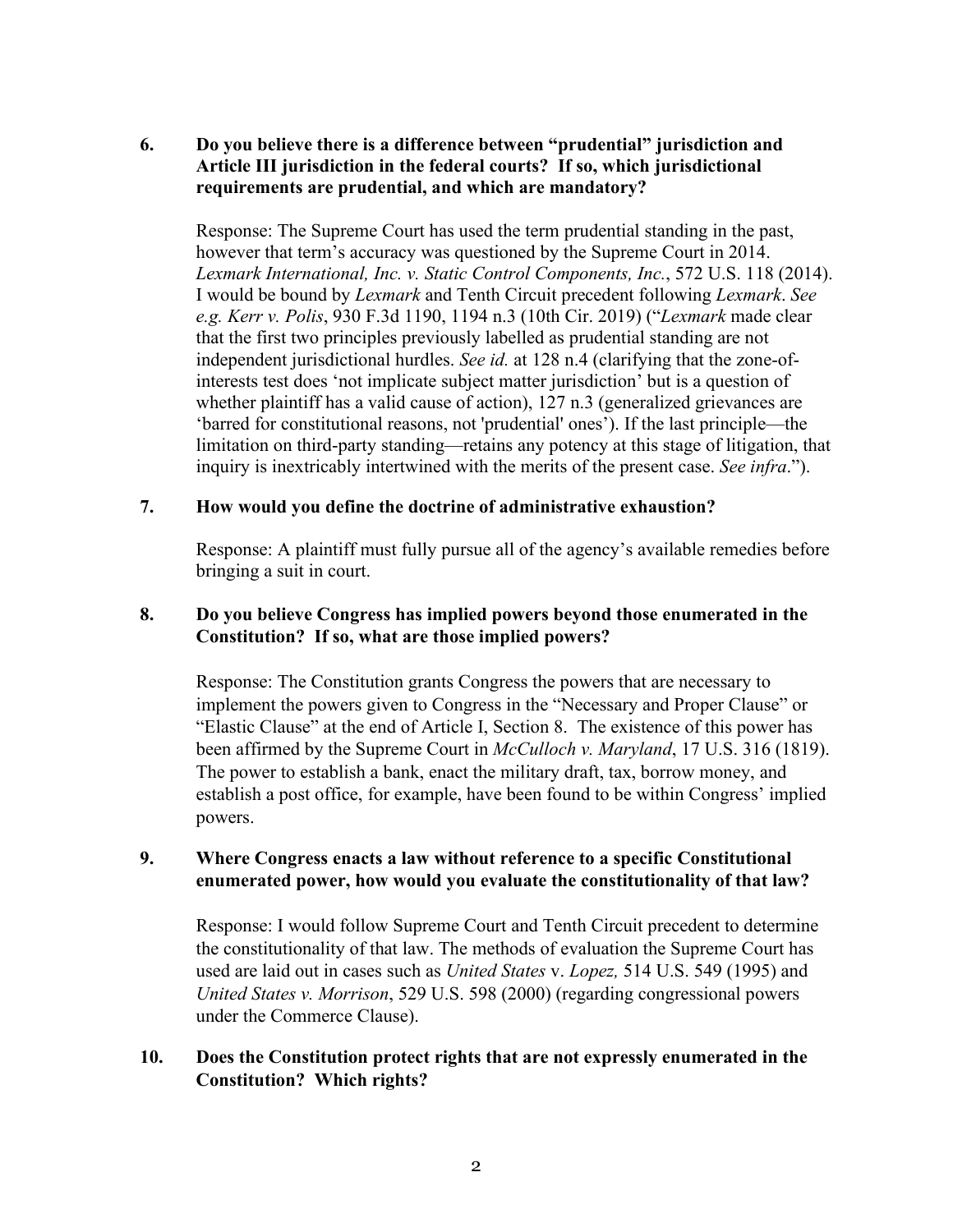Response: Yes, the Supreme Court has held that the Constitution protects some rights that are not expressly enumerated. Two examples are the right to travel and right to privacy. *Saenz v. Roe*, 526 U.S. 489 (1999); *Griswold v. Connecticut*, 381 U.S. 479 (1965).

### **11. What rights are protected under substantive due process?**

Response: The liberty interest protected by the Due Process clause has been found to protect many different rights, including the right to marry, the right to parent, and the right to use contraception. *Loving v. Virginia,* 388 U.S. 1 (1967), *Meyer v. Nebraska*, 262 U.S. 390 (1923), and *Griswold v. Connecticut*, 381 U.S. 479 (1965).

### **12. If you believe substantive due process protects some personal rights such as a right to abortion, but not economic rights such as those at stake in** *Lochner v. New York***, on what basis do you distinguish these types of rights for constitutional purposes?**

Response: Any personal beliefs I have about the scope of substantive due process would not be relevant if I were confirmed. If confirmed as a district court judge I will follow the precedent of the Supreme Court and the Tenth Circuit regarding what rights are protected by substantive due process.

### **13. What are the limits on Congress's power under the Commerce Clause?**

Response: Our Supreme Court has found Congress has the power to regulate the channels of interstate commerce, regulate and protect the instrumentalities of interstate commerce, and regulate activity that substantially affects interstate commerce. *United States v. Lopez*, 514 U.S. 549 (1995).

# **14. What qualifies a particular group as a "suspect class," such that laws affecting that group must survive strict scrutiny?**

Response: Under Supreme Court and Tenth Circuit precedents, race, alienage, national origin, and religion are "suspect classes" requiring strict scrutiny. *Edwards v. Valdez*, 789 F.2d 1477, 1482 (10<sup>th</sup> Cir. 1986).

# **15. How would you describe the role that checks and balances and separation of powers play in the Constitution's structure?**

Response: The separation of powers created by our Constitution is foundational. In general terms, Congress alone has the power to make law. Courts interpret the laws as they apply to actual cases in controversy before the court. *Marbury v. Madison*, 5 U.S. 137, 177 (1803). The executive branch enforces the laws. This structure was meant by the framers of our Constitution to ensure no single branch of government is made all powerful.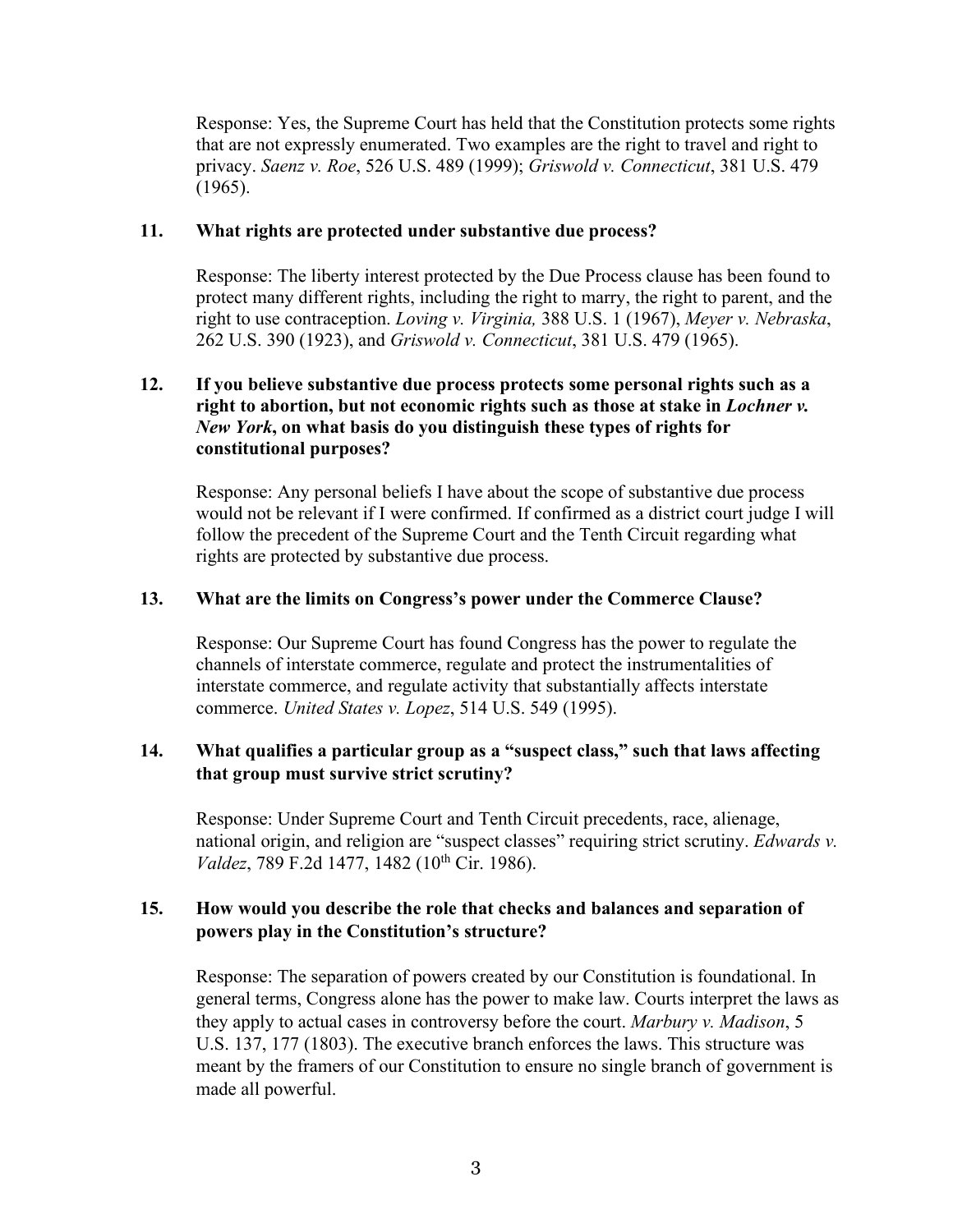# **16. How would you go about deciding a case in which one branch assumed an authority not granted it by the text of the Constitution?**

Response: Similar to my answer in number nine above, if I were to be confirmed and a case like this came before me, I would review Supreme Court and Tenth Circuit precedent to determine the constitutionality of any action by a branch of government. For example, if the case involved congressional powers under the Commerce Clause, I would look to cases like *United States* v. *Lopez,* 514 U.S. 549 (1995) and *United States v. Morrison*, 529 U.S. 598 (2000).

### **17. What role should empathy play in a judge's consideration of a case?**

Response: Judges are to follow the law without fear or favor and without consideration of their own personal feelings.

# **18. What's worse: Invalidating a law that is, in fact, constitutional, or upholding a law that is, in fact, unconstitutional?**

Response: Both of these scenarios should never occur.

**19. From 1789 to 1857, the Supreme Court exercised its power of judicial review to strike down federal statutes as unconstitutional only twice. Since then, the invalidation of federal statutes by the Supreme Court has become significantly more common. What do you believe accounts for this change? What are the downsides to the aggressive exercise of judicial review? What are the downsides to judicial passivity?** 

Response: As a trial court litigator, I have not studied the history of Supreme Court decisions. The areas in which I have practiced center heavily on the current state of the law.

# **20. How would you explain the difference between judicial review and judicial supremacy?**

Response: Judicial review is the Court's duty to review law and governmental actions to ensure they are constitutional. I am not familiar with the term "judicial supremacy." My research shows it is a term used by some to argue that the Supreme Court may have more power than other branches of government.

**21. Abraham Lincoln explained his refusal to honor the Dred Scott decision by asserting that "If the policy of the Government upon vital questions affecting the whole people is to be irrevocably fixed by decisions of the Supreme Court . . . the people will have ceased to be their own rulers, having to that extent**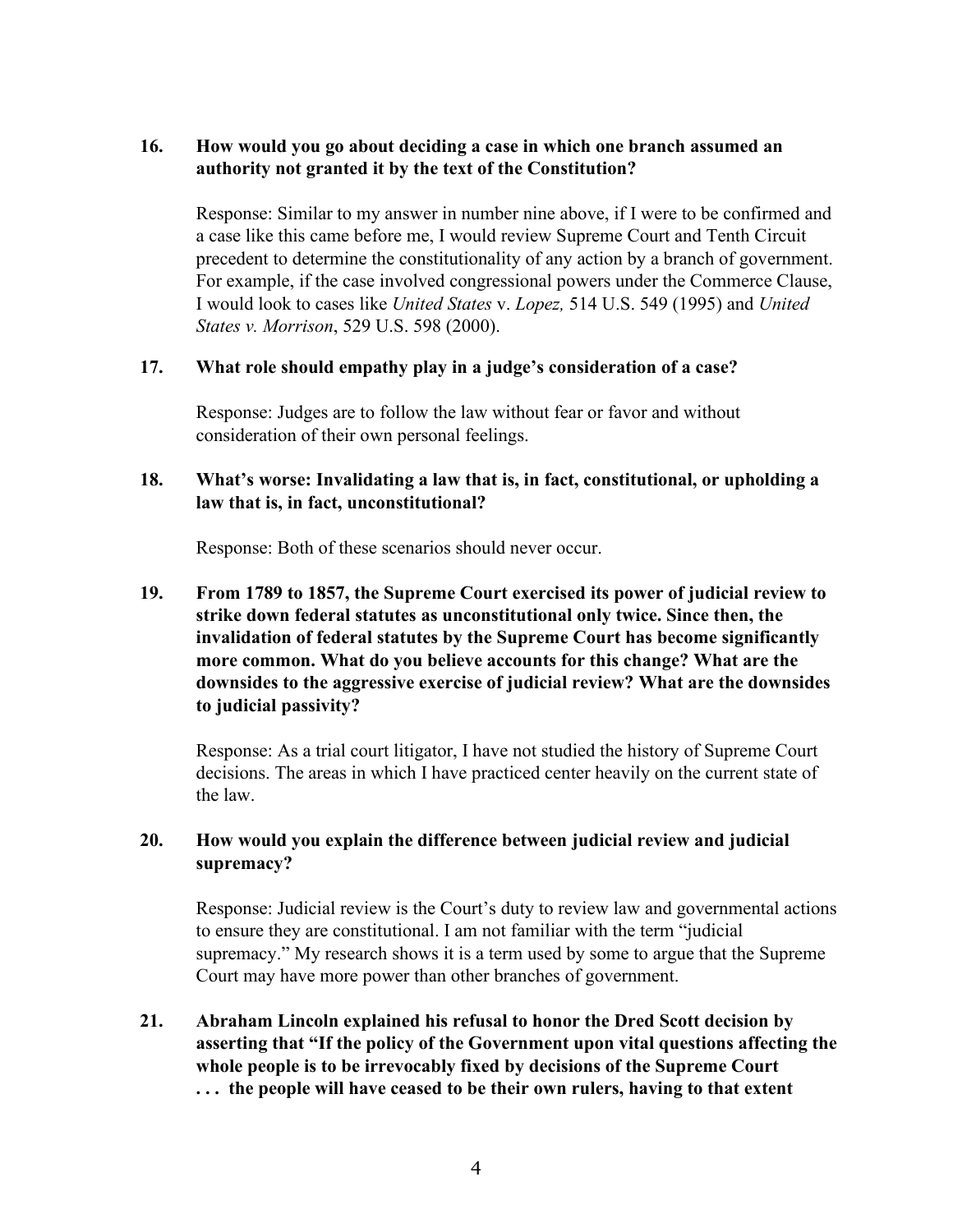**practically resigned their Government into the hands of that eminent tribunal." How do you think elected officials should balance their independent obligation to follow the Constitution with the need to respect duly rendered judicial decisions?** 

Response: Government officials must follow the law and the Constitution, which includes following judicial decisions regarding the law and Constitution.

# **22. In Federalist 78, Hamilton says that the courts are the least dangerous branch because they have neither force nor will, but only judgment. Explain why that's important to keep in mind when judging.**

Response: Courts have the power of judgment, which relies upon the trust and respect of the rule of law. Courts must ensure their integrity by adherence to the rule of law.

**23. How would you describe your approach to reading statutes—how much weight do you give to the plain meaning of the text? When we talk about the plain meaning of a statute, are we talking about the public understanding at the time of enactment, or does the meaning change as social norms and linguistic conventions evolve?** 

Response: I would first look to the text of the statute. If the text is clear, no further interpretation is needed. If the text is ambiguous, I would use tools of statutory construction and consult Supreme Court and Tenth Circuit precedent.

**24. As a district court judge, you would be bound by both Supreme Court precedent and prior circuit court precedent. What is the duty of a lower court judge when confronted with a case where the precedent in question does not seem to be rooted in constitutional text, history, or tradition and also does not appear to speak directly to the issue at hand? In applying a precedent that has questionable constitutional underpinnings, should a lower court judge extend the precedent to cover new cases, or limit its application where appropriate and reasonably possible?**

Response: Lower court judges must follow precedent of the higher courts even if the judge disagrees with such precedent. If there is a new case to which the precedent does not apply, the judge may – depending on the facts and circumstance of the case and the relevant caselaw – be able to distinguish that case.

# **25. Do you believe it is ever appropriate to look past jurisdictional issues if they prevent the court from correcting a serious injustice?**

Response: Judges may not rule on cases in which they lack jurisdiction.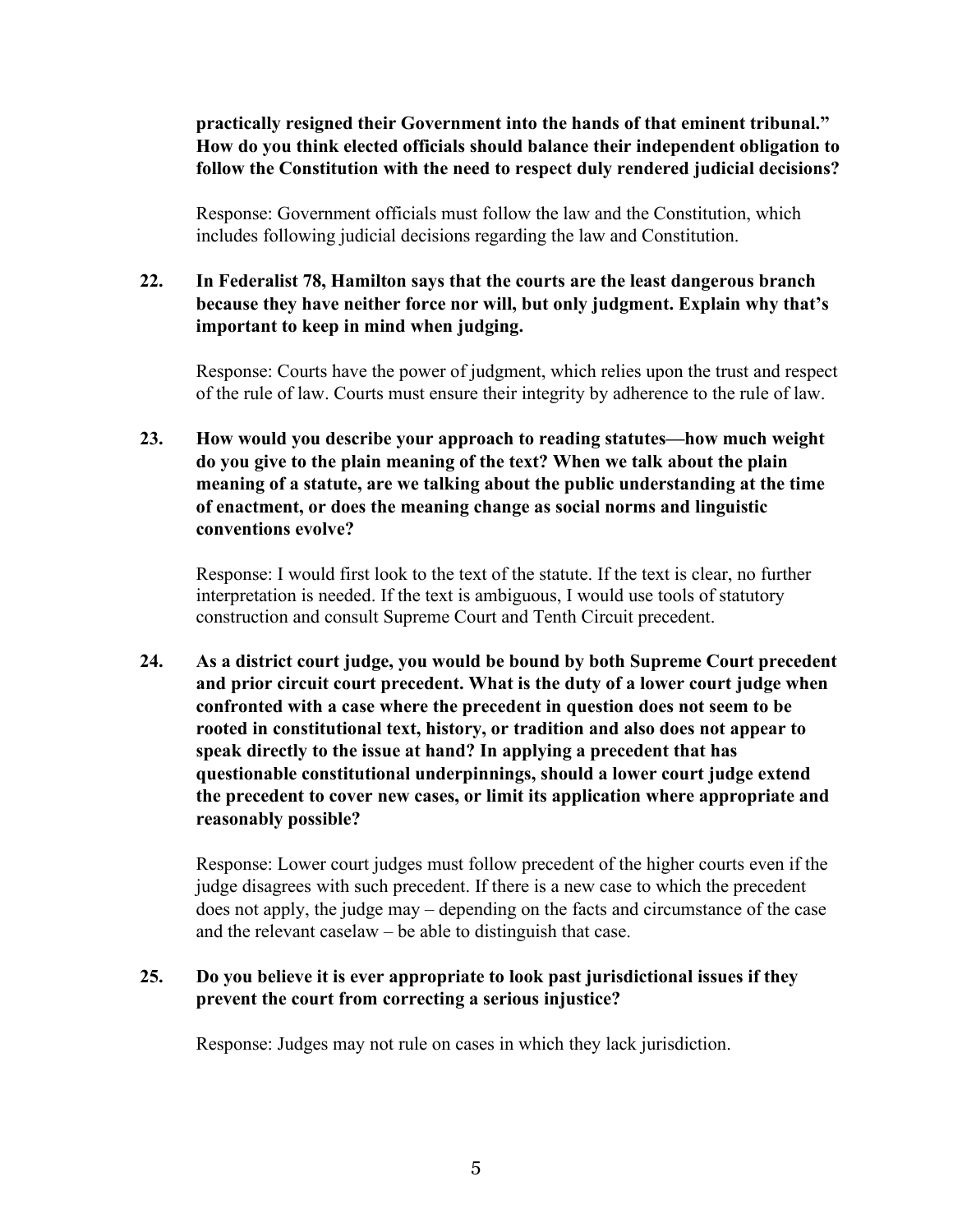**26. When sentencing an individual defendant in a criminal case, what role, if any, should the defendant's group identity(ies) (e.g., race, gender, nationality, sexual orientation or gender identity) play in the judges' sentencing analysis?**

Response: 18 U.S.C. § 3553(a) directs the Court to determine the sentence to be imposed by considering many factors, including "the nature and circumstances and the history and characteristics of the defendant."

**27. In 2020, you stated that qualified immunity—a legal doctrine that offers law enforcement a high degree of protection from most lawsuits—"should not be a defense." You clarified that it had no basis in statutory law, and was entirely the creation of judges. Were you to be confirmed, how would you apply the doctrine of qualified immunity in your capacity as a district judge?** 

Response: I would apply the doctrine of qualified immunity as decided by the Supreme Court and Tenth Circuit. Any prior positions I have taken as an advocate or prior positions taken by organizations which I belonged to would have no influence on my considerations should I be confirmed as a judge.

# **28. You have also publicly opposed the death penalty; how would you engage with capital punishment as a federal judge?**

Response: I would follow federal law regarding the death penalty. Any prior positions I have taken as an advocate or prior positions taken by organizations which I belonged to would have no influence on my considerations should I be confirmed as a judge.

**29. In a letter to a group of criminal defense lawyers, you "encourage[d] all members" to take "an implicit bias test to help uncover some of the stereotypes and biases that even 'enlightened' criminal defense attorneys have." Do you think public servants (public defenders, judges, etc.) should be required to take an implicit bias test? If so, what should the consequences be for "failing" such a test?** 

Response: In my capacity as the president of the New Mexico criminal defense lawyer association, I did urge other criminal defense lawyers to consider taking an implicit bias test, though taking such a test was in no way required for membership in that association. Whether or not government employees should be required to take any test is a policy matter for legislative bodies. I would note that such tests are not generally "pass" or "fail."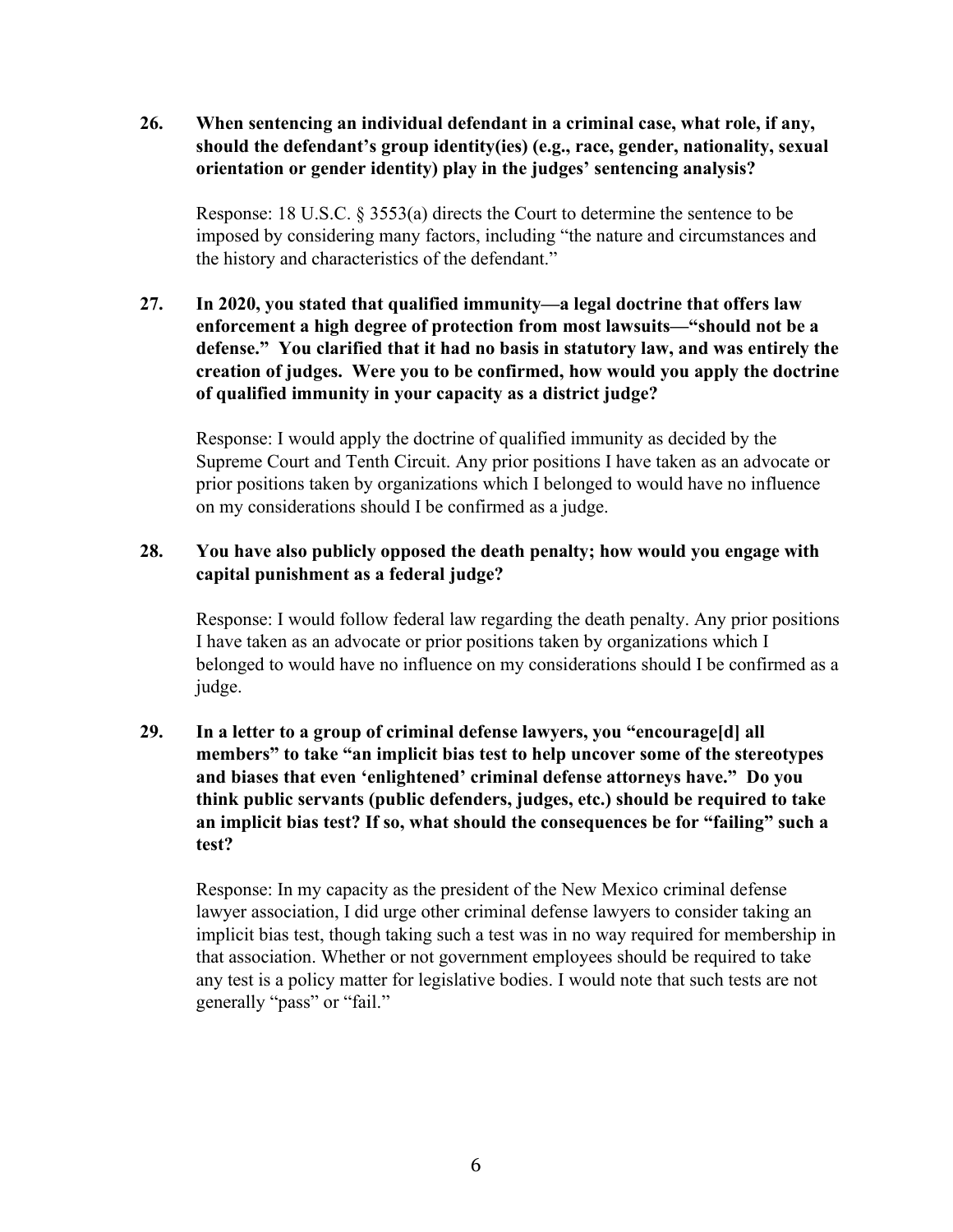# **Questions for the Record from Senator Thom Tillis for Ms. Margaret Irene Strickland**

# **1. Do you believe that a judge's personal views are irrelevant when it comes to interpreting and applying the law?**

Response: Judges are to follow the law without consideration of their own personal views.

# **2. What is judicial activism? Do you consider judicial activism appropriate?**

Response: Judicial activism can mean different things. It can occur when a judge is unwilling to follow the law and instead decides a case based on their personal views. That would never be appropriate.

# **3. Do you believe impartiality is an aspiration or an expectation for a judge?**

Response: It is an expectation. Judges must be impartial.

**4. Should a judge second-guess policy decisions by Congress or state legislative bodies to reach a desired outcome?** 

Response: No. Judges are to apply the law as decided by Congress.

**5. Does faithfully interpreting the law sometimes result in an undesirable outcome? How, as a judge, do you reconcile that?**

Response: Judges are to faithfully apply the law regardless of the outcome.

**6. Should a judge interject his or her own politics or policy preferences when interpreting and applying the law?** 

Response: No. A judge's policy preferences are not relevant to interpreting and applying the law.

### **7. What will you do if you are confirmed to ensure that Americans feel confident that their Second Amendment rights are protected?**

Response: If confirmed as a judge, I will fully and faithfully apply all Supreme Court precedent, including Second Amendment precedent in *District of Columbia v. Heller* and *McDonald v. City of Chicago*.

**8. How would you evaluate a lawsuit challenging a Sheriff's policy of not processing handgun purchase permits? Should local officials be able to use a crisis, such as**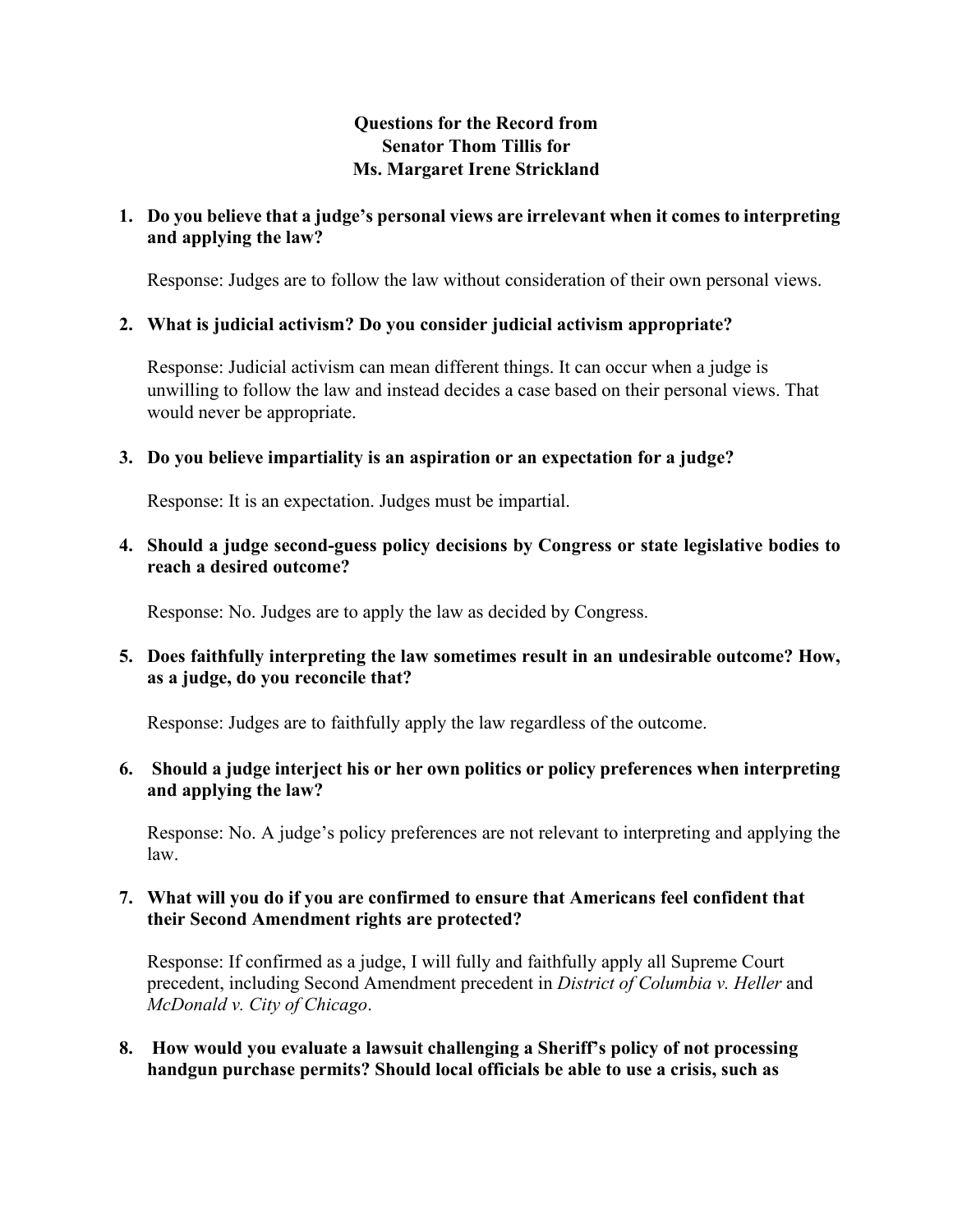# **COVID-19 to limit someone's constitutional rights? In other words, does a pandemic limit someone's constitutional rights?**

Response: In order to evaluate a suit in which a plaintiff alleges a violation of their constitutional right, I would first carefully review the plaintiff's pleadings in order to determine what rights the plaintiff seeks to enforce. I would then review Supreme Court and Tenth Circuit caselaw regarding the scope of these rights. I would apply all applicable precedent concerning the plaintiff's rights.

# **9. What process do you follow when considering qualified immunity cases, and under the law, when must the court grant qualified immunity to law enforcement personnel and departments?**

Response: Qualified immunity is a fact-based inquiry, so I would first need to closely review the record of the case before me. Then I would review the current Supreme Court and Tenth Circuit precedent. If under those precedents an official's conduct does not violate a clearly established statutory or constitutional rights of which a reasonable person would have known, then the official is entitled to qualified immunity. *City of Escondido v. Emmons*, 139 S. Ct. 500, 503 (2019).

# **10. Do you believe that qualified immunity jurisprudence provides sufficient protection for law enforcement officers who must make split-second decisions when protecting public safety?**

Response: As a nominee for district court judge, it would not be appropriate for me to comment on policy or Supreme Court precedent. If confirmed as a judge, I would faithfully apply all Supreme Court and Tenth Circuit precedent, including precedent on qualified immunity.

### **11. What do you believe should be the proper scope of qualified immunity protections for law enforcement?**

Response: Please see my answer to number ten.

# **12. Throughout the past decade, the Supreme Court has repeatedly waded into the area of patent eligibility, producing a series of opinions in cases that have only muddled the standards for what is patent eligible. The current state of eligibility jurisprudence is in abysmal shambles. What are your thoughts on the Supreme Court's patent eligibility jurisprudence?**

Response: The Supreme Court has set the standard for patent eligibility in *Alice Corp. v. CLS Bank Int'l*, 573 U.S. 208 (2014). If confirmed as a judge, and a patent eligibility case were to come before me, I would thoroughly review the claims of the patent before me and